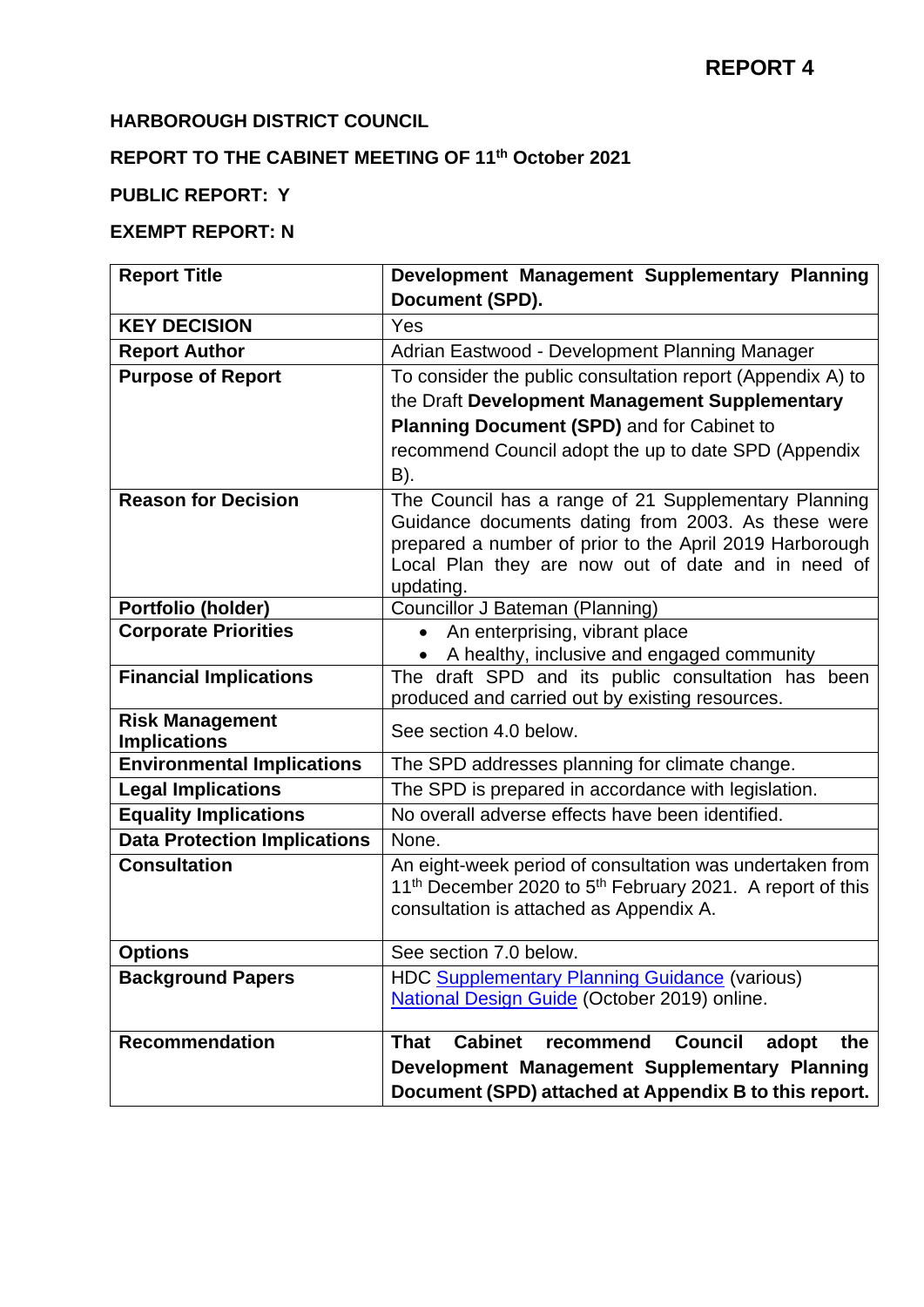#### **1. Introduction**

- 1.1 The Council has a range of 21 Supplementary Planning Guidance documents dating from 2003. As these were prepared many years prior to the adoption in April 2019 of the new Harborough Local Plan they are out of date. In turn that greatly reduces their relevance, and help they give to customers planning proposals and subsequent planning decisions.
- 1.2 The suggested SPD aims to rationalise and simplify the 2003 Supplementary Planning Guidance into one up to date document.

### **2. Key Facts**

2.1 A Supplementary Planning Document (SPD) cannot make new policy. It can add further detail to the policies in the Local Plan. In effect it can be guidance relating to important planning topics and assist in the implementation of the Local Plan. A supplementary planning document, where relevant, shall be a material consideration in planning decisions but is not part of the development plan.

#### **3. Summary**

- 3.1 Planning decisions and proposals through Development Management, if approved and built, contribute significantly to the district. In turn this contributes to Council priorities including a safe, enterprising, and vibrant place, and a healthy and prosperous future.
- 3.2 The single document SPD proposed will be a more efficient way of presenting the planning guidance. It will improve customer service by giving up to date information as a single document, thereby making the guidance more accessible to customers and all who make use of it.

#### **4. Risk Management Implications**

- 4.1 A relevant supplementary planning document is a material consideration in planning decisions. It is not part of the development plan. The supplementary planning guidance from 2003 cannot be relied upon given its age and also due to the fact that it is not linked to the up-to-date Local Plan adopted in April 2019.
- 4.2 The new single document SPD will allow the Council to provide better planning guidance across the district. In turn this shall help meet the needs of local communities and outside organisations interested in development proposals, in line with the Council's vision and priorities.
- 4.3 Public consultation has been carried out concerning the updated Development Management Supplementary Planning Document (SPD) and the responses made and officers response to them are reported at Appendix A. Where appropriate the SPD has been amended in light of these consultation responses. The amendments made are set out in the response to consultation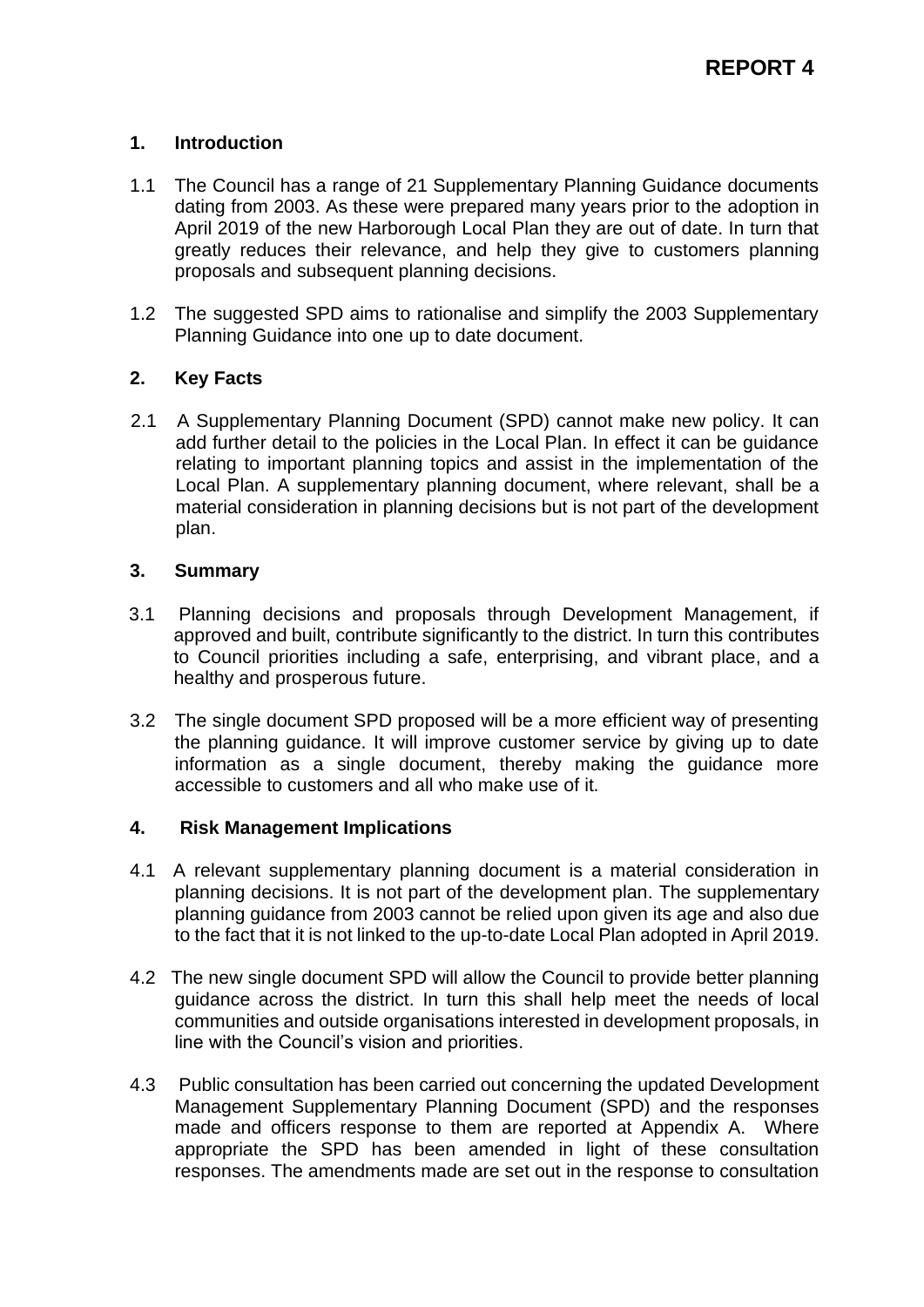at Appendix A. The resulting post consultation version of the SPD document is at Appendix B.

#### **5. Legal Issues**

5.1 The power to complete Supplementary Planning Documents are set out in Regulations 11 to 16 of the Town and Country Planning (Local Planning) (England) Regulations 2012.

#### **6. Equality Implications**

6.1 An Equality Impact Assessment has been completed. No adverse effects were identified.

#### **7. Options**

- 7.1 Adopt the SPD.
- 7.2 Not to adopt the new Development Management SPD. This will leave a gap in guidance and risk uninformed and poorer quality planning applications.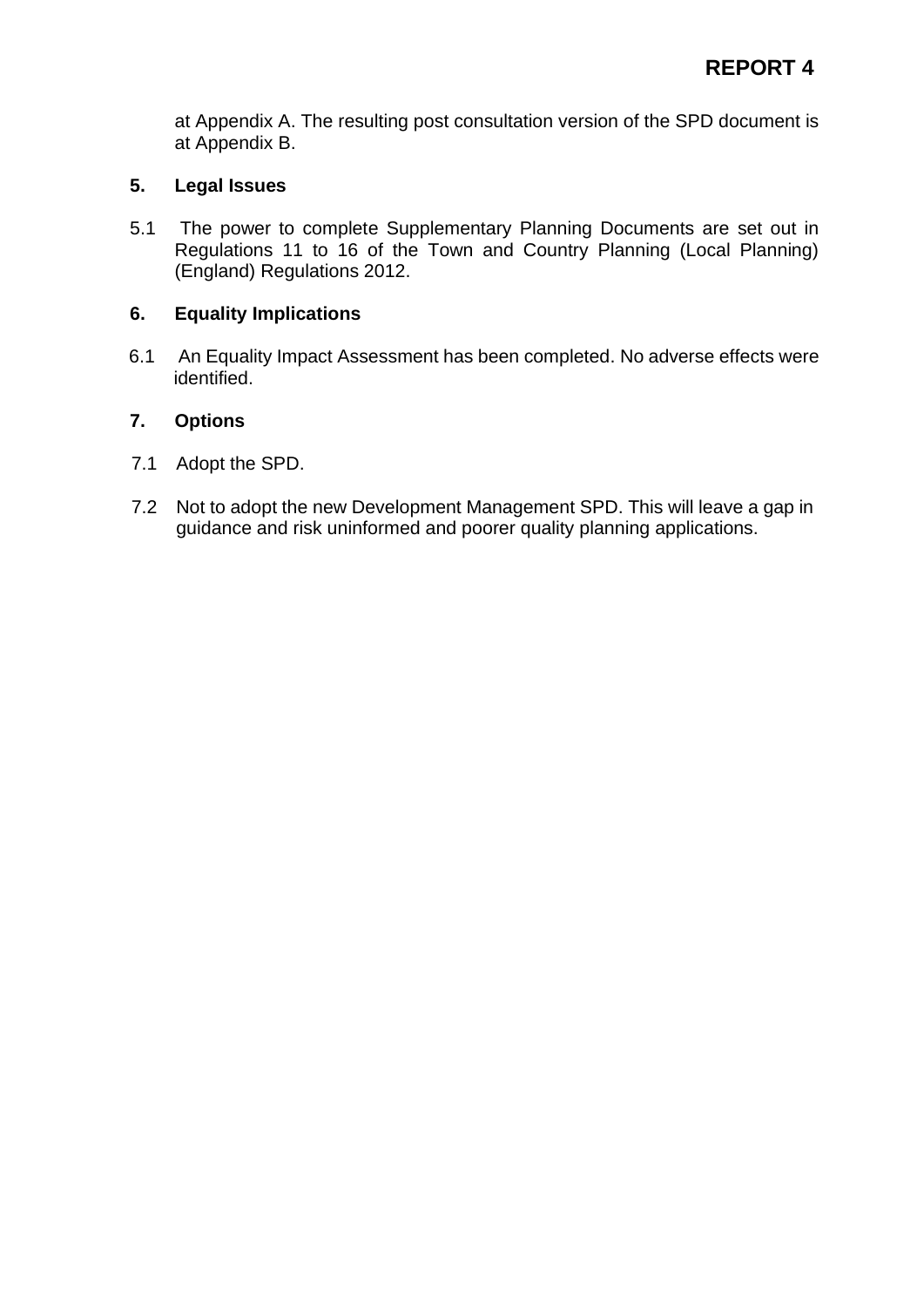#### **Appendix A Report of public consultation Development Management Supplementary Planning Document**

| Question<br>number<br>&<br>topic | Comment by                               | Comment                                                                                                                                                                                                                                                                                                                                                                                                                                                                                   | Action                                                                                                                                                                                              |
|----------------------------------|------------------------------------------|-------------------------------------------------------------------------------------------------------------------------------------------------------------------------------------------------------------------------------------------------------------------------------------------------------------------------------------------------------------------------------------------------------------------------------------------------------------------------------------------|-----------------------------------------------------------------------------------------------------------------------------------------------------------------------------------------------------|
| 1 - Introduction                 | Mr<br>Baker-<br>Adams                    | This seems to some headline issues that an<br>applicant will want guidance on which this SPD is<br>best placed to respond to.                                                                                                                                                                                                                                                                                                                                                             | Noted. The introductory section is<br>intended to headline issues.                                                                                                                                  |
|                                  | Mr Baildon                               | Climate Change. Solar panels or solar tiles should<br>be a requirement of ALL NEW PERMISSIONS. The<br>solar panel firms have open season when new<br>housing arrives. The technology has been around<br>for decades. In the 1990s I noted on the Greek<br>island of Patmos that despite a primitive 17C no-<br>sewer<br>system,<br>paper<br>many<br>houses/flats/shops/hotels<br>20 <sub>C</sub><br>had<br>mini-<br>turbine/solar panel/tank next to their satellite dish on<br>the roof. | This would be introducing a new<br>blanket planning policy which the<br><b>SPD</b><br>cannot<br>do<br>(see<br>accompanying report). Any such<br>policy must be introduced via a<br>Local Plan.      |
|                                  | &<br>Thurnby<br><b>Bushby</b><br>Society | The committee of Thurnby and Bushby Society has<br>considered the three consultation documents and<br>agree that they are thorough and comprehensive,<br>with one exception.<br>The exception is that there is no reference to<br>caravan sites or the parking of caravans and motor<br>homes, which are unsightly when parked outside<br>residential properties.                                                                                                                         | Noted.<br>The parking of caravans<br>and motor homes at residential<br>properties<br>does<br>require<br>not<br>planning permission.<br>The SPD<br>cannot introduce new legislative<br>restrictions. |
|                                  | <b>British</b><br>Horse<br>Society       | Although Rights of Way are mentioned, the<br>language used could be more inclusive of                                                                                                                                                                                                                                                                                                                                                                                                     | This has been added for example<br>at paragraph 7.16                                                                                                                                                |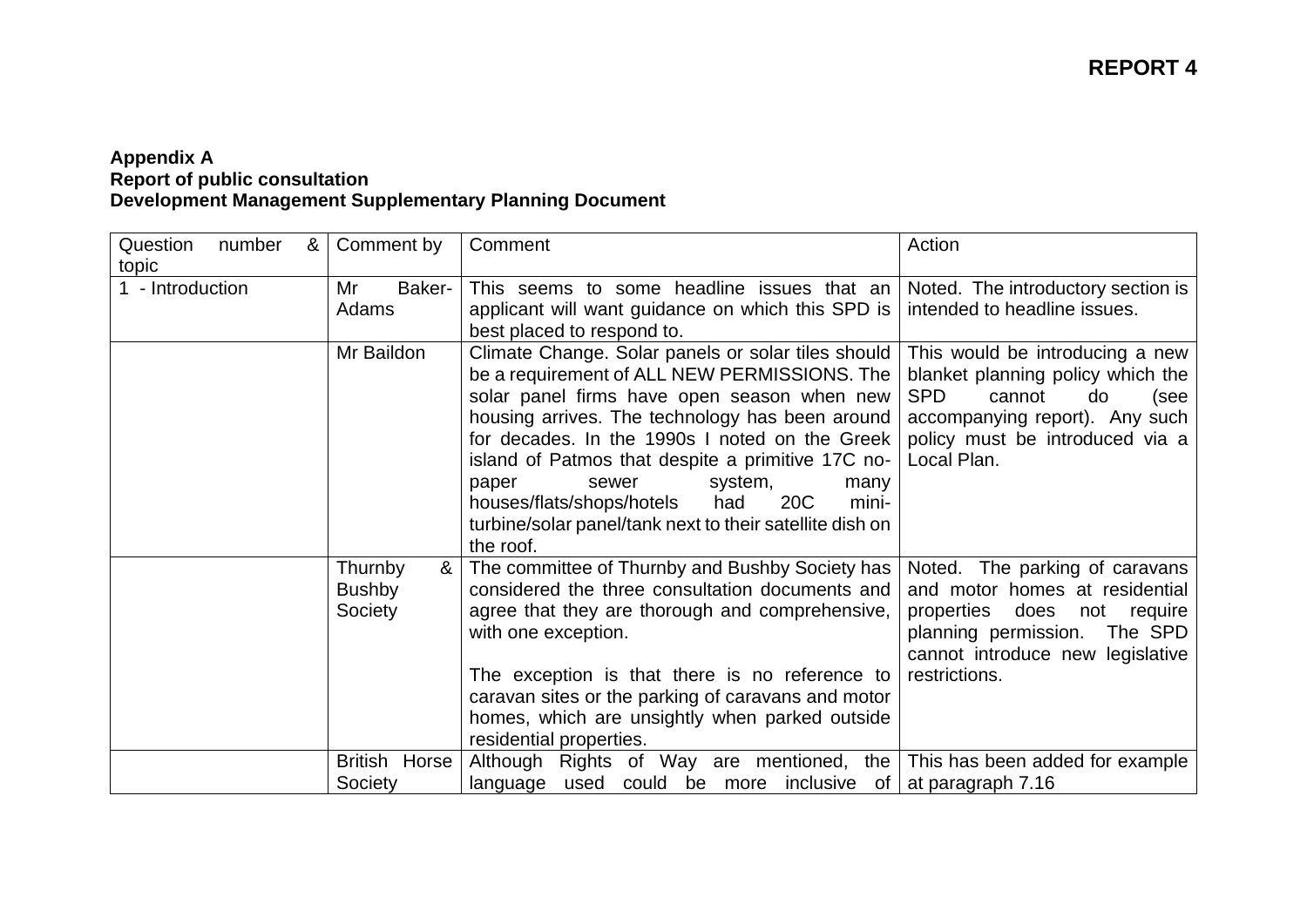|                            | equestrians. Bridleways and byways are shared<br>successfully<br>by<br>equestrians,<br>cyclists<br>and<br>pedestrians<br>therefore<br>segregating<br>cyclists/pedestrians on routes and excluding<br>equestrians increases the risk to horses and riders<br>by sandwiching them on increasingly busy roads<br>between cyclists and motorised traffic. There are<br>missed<br>opportunities<br>also<br>and<br>economic<br>advantages of sharing routes. The equestrian<br>industry generates £4.7 billion of consumer<br>spending, £4,174 per horse (BETA, 2019) to the<br>economy benefitting local economies where<br>equestrian activities thrive.<br>The British Horse Society would welcome further<br>engagement in consultations in relation to local |                                                                                                                                       |
|----------------------------|-------------------------------------------------------------------------------------------------------------------------------------------------------------------------------------------------------------------------------------------------------------------------------------------------------------------------------------------------------------------------------------------------------------------------------------------------------------------------------------------------------------------------------------------------------------------------------------------------------------------------------------------------------------------------------------------------------------------------------------------------------------|---------------------------------------------------------------------------------------------------------------------------------------|
| <b>Highways</b><br>England | plans.<br>The Development Management SPD provides<br>guidance to help with interpreting and implementing<br>Harborough Districts' Local Plan Policies. We have<br>limited comments to provide on this document,<br>although in relation to policy GD1 - Achieving<br>sustainable development we would welcome clear                                                                                                                                                                                                                                                                                                                                                                                                                                         | Noted. As Harborough Local Plan<br>policy IN2 - sustainable transport<br>sets out policy requirements the<br>SPD cannot add to those. |
| Rosamund<br>Worrall        | requirements for future developments to promote<br>sustainable methods of transport such as walking,<br>cycling and public transport.<br>I am writing to advise that Historic England<br>welcomes the aspirations of the overall SPD and, in<br>particular, the intentions of Chapter 4: Conservation<br>Areas and Listed Buildings; Chapter 9: Conversion<br>of redundant and disused buildings; and, Chapter                                                                                                                                                                                                                                                                                                                                              | Noted with thanks.                                                                                                                    |
|                            | 11 Shop Fronts and Advertisements.                                                                                                                                                                                                                                                                                                                                                                                                                                                                                                                                                                                                                                                                                                                          |                                                                                                                                       |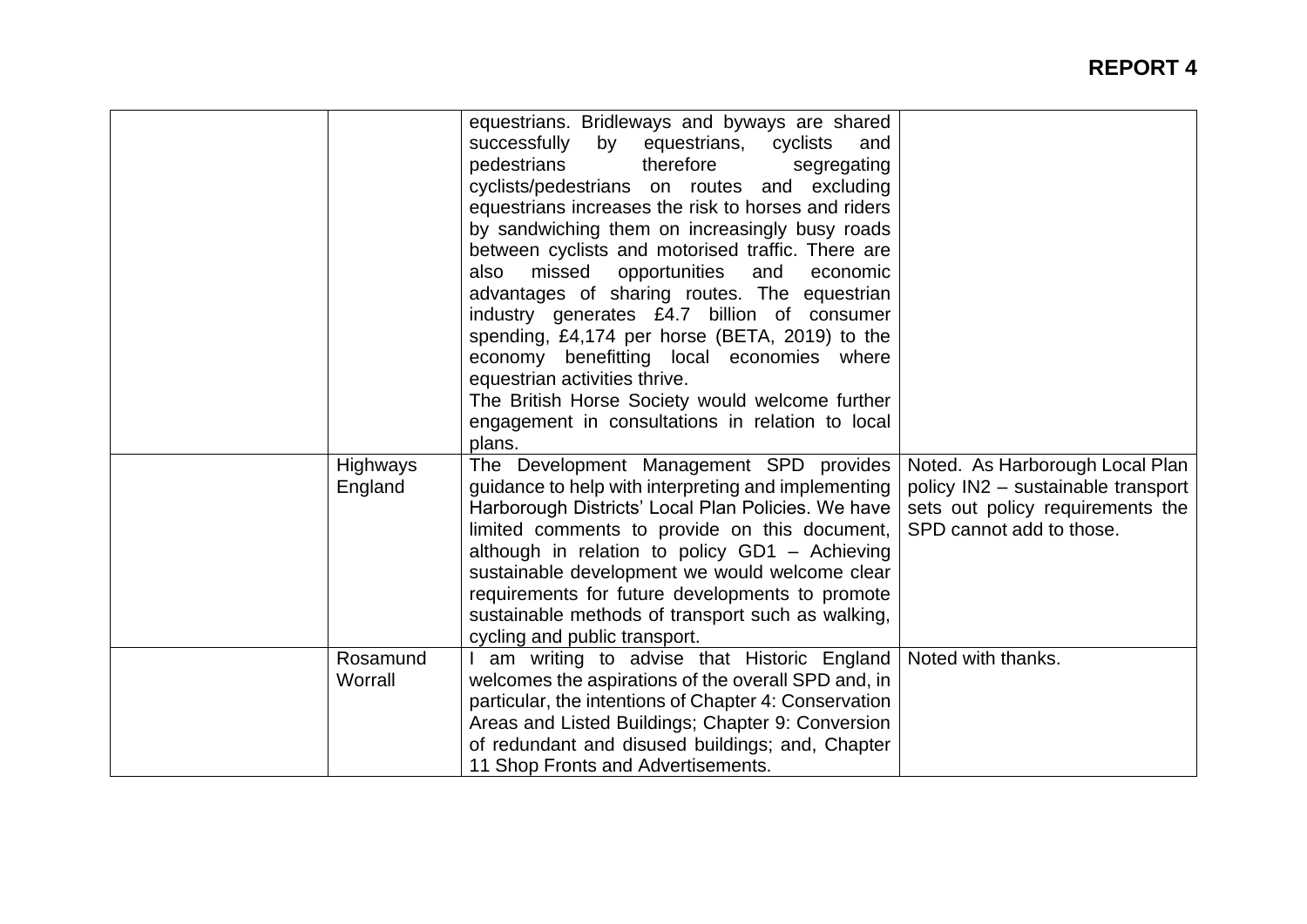| <b>Natural</b> | Whilst we welcome this opportunity to give our      | Noted.                         |
|----------------|-----------------------------------------------------|--------------------------------|
| England        | views, the topic of the Supplementary Planning      |                                |
|                | Document does not appear to relate to our interests |                                |
|                | to any significant extent. We therefore do not wish |                                |
|                | to comment.                                         |                                |
|                | Should the plan be amended in a way which           |                                |
|                | significantly affects its impact on the natural     |                                |
|                | environment, then, please consult Natural England   |                                |
|                | again.                                              |                                |
|                | Strategic<br>Environmental<br>Assessment/Habitats   |                                |
|                | <b>Regulations Assessment</b>                       |                                |
|                | A SPD requires a Strategic Environmental            |                                |
|                | Assessment only in exceptional circumstances as     |                                |
|                | set out in the Planning Practice Guidance here.     |                                |
|                | While SPDs are unlikely to give rise to likely      |                                |
|                | significant effects on European Sites, they should  |                                |
|                | be considered as a plan under the Habitats          |                                |
|                | Regulations in the same way as any other plan or    |                                |
|                | project. If your SPD requires a Strategic           |                                |
|                | Environmental Assessment or Habitats Regulation     |                                |
|                | Assessment, you are required to consult us at       |                                |
|                | certain stages as set out in the Planning Practice  |                                |
|                | Guidance.                                           |                                |
|                | all<br>planning<br>consultations<br>Please<br>send  |                                |
|                | electronically to<br>the consultation<br>hub<br>at  |                                |
|                | consultations@naturalengland.org.uk.                |                                |
| <b>Boyer</b>   | $Q1$ – Introduction                                 |                                |
| Planning       | 2.1 The introduction to the SPD highlights its      |                                |
|                | relationship to Harborough's Local Plan (2019). The | Noted. Further explanation has |
|                | current SPGs (adopted in 2003) are out of date, as  | been added to the introductory |
|                | such a new and updated SPD of which combines a      | section.                       |
|                |                                                     |                                |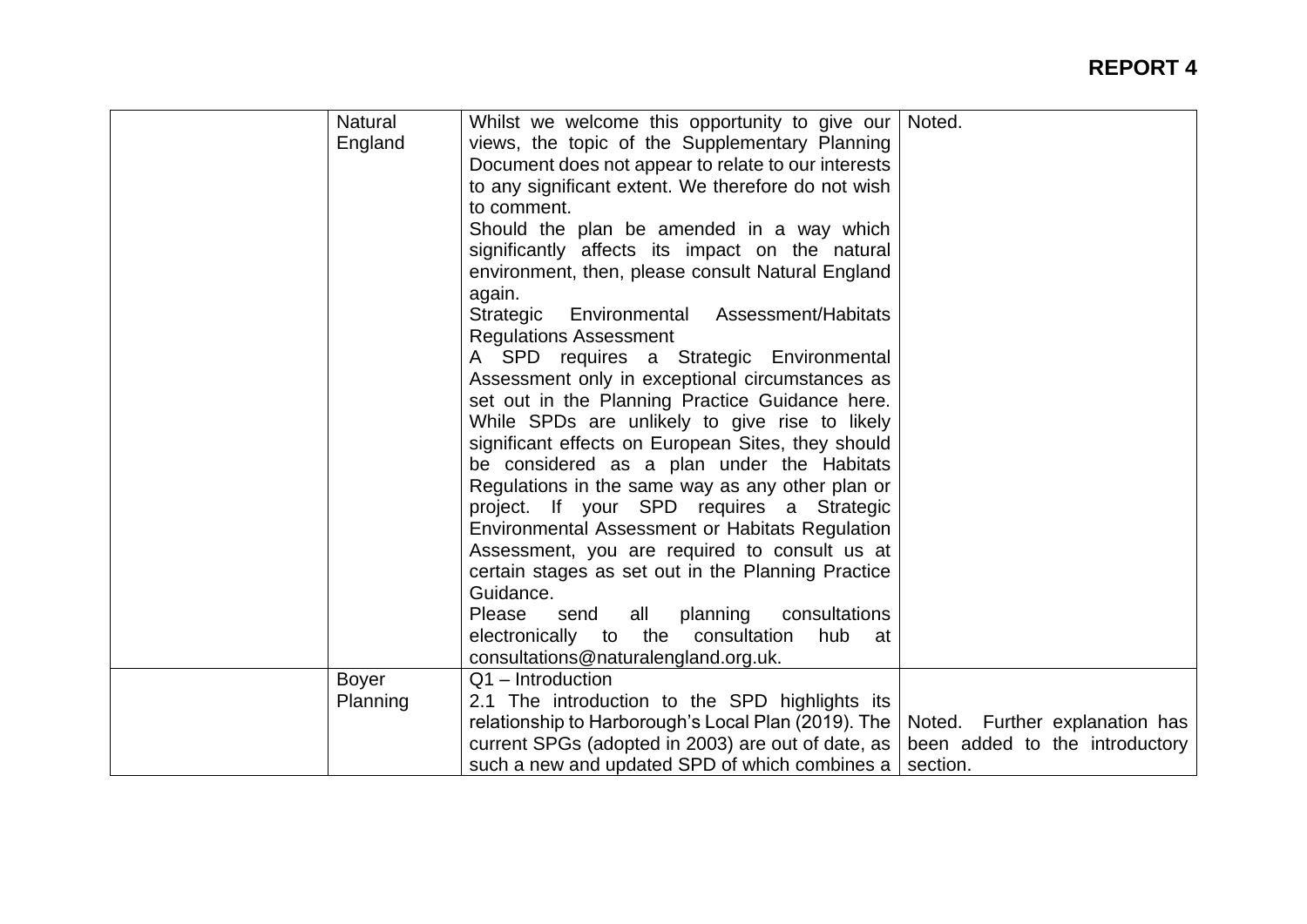| number of aspects related to the built environment<br>is welcomed.                                      |  |
|---------------------------------------------------------------------------------------------------------|--|
| 2.2 We consider the introduction of the document to                                                     |  |
|                                                                                                         |  |
| be quite basic and obligatory. Whilst this is a<br>document that should be used as a tool for providing |  |
|                                                                                                         |  |
| detailed guidance, clarity and equally raising the                                                      |  |
| standards of quality and design within the District, it                                                 |  |
| would be helpful that this section of the SPD                                                           |  |
| introduces its purpose in the wider context of the                                                      |  |
| planning system and how the SPD has been                                                                |  |
| prepared in comparison to the previous SPGs. As                                                         |  |
| such, the introduction page would benefit from                                                          |  |
| setting out these points and adding further                                                             |  |
| information for the purposes of context and                                                             |  |
| highlighting the importance of achieving design                                                         |  |
| expectations within the District. It is strongly                                                        |  |
| recommended a small paragraph to explain the                                                            |  |
| following should be included which would assist in                                                      |  |
| the effective use of the SPD:                                                                           |  |
| • How the SPD should be used?                                                                           |  |
| • Who the SPD is intended for?                                                                          |  |
| • The purpose of the SPD?                                                                               |  |
| • The National Design Guide and how it is has                                                           |  |
| influenced the SPD.                                                                                     |  |
|                                                                                                         |  |
|                                                                                                         |  |
| 3.3 The currently adopted SPGs (2003) are out of                                                        |  |
| date, as such a new and updated SPD is currently                                                        |  |
| being consulted prior to its adoption. This                                                             |  |
| representation provides a response to the sections                                                      |  |
| most relevant to Taylor Wimpey and this includes                                                        |  |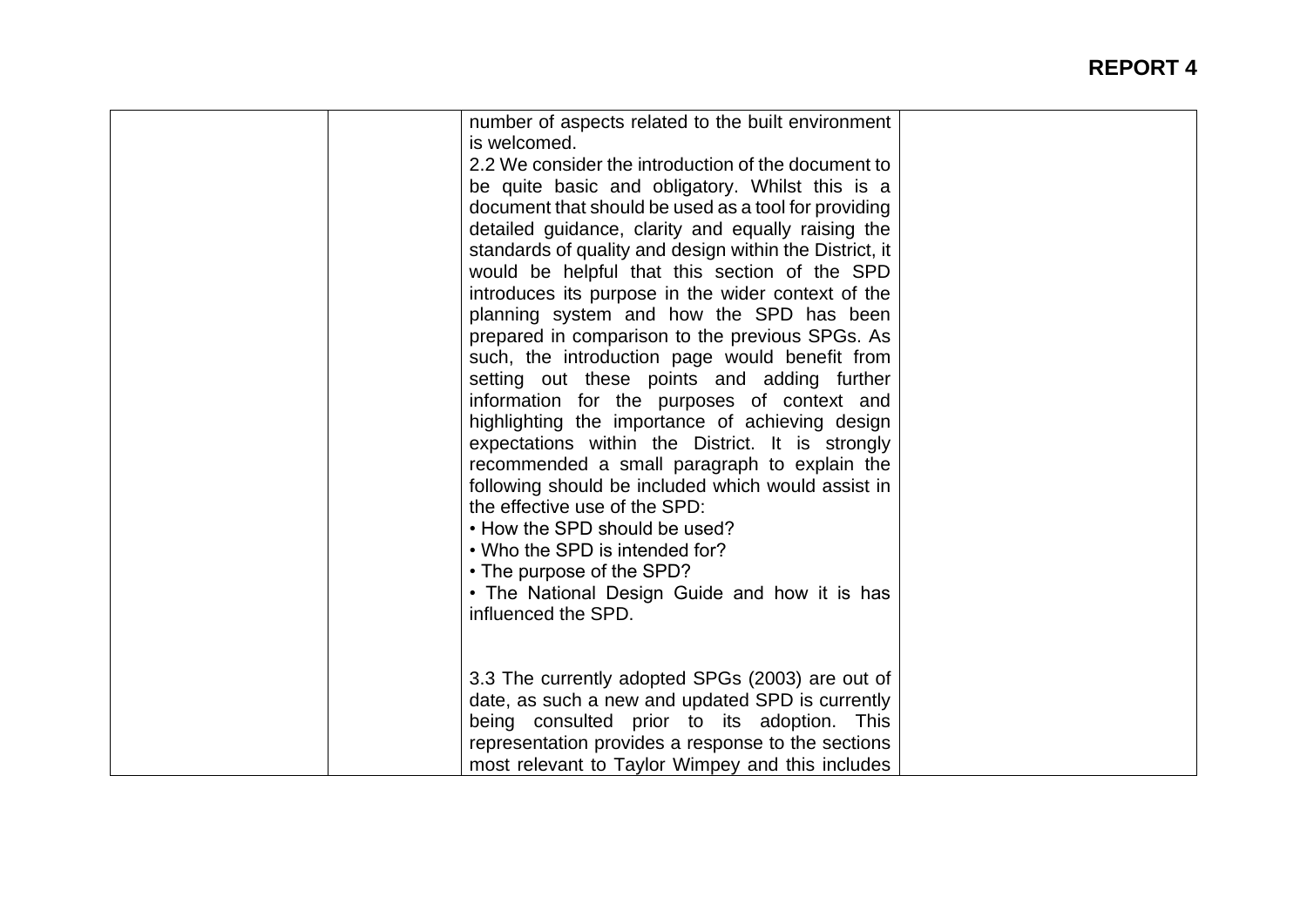|                       |           | the Introduction, Design Principles, Climate Change<br>and Landscape and Development.<br>3.4 Overall, we welcome and generally support the<br>SPD and consider it provides important guidance on<br>how to interpret and implement the policies<br>contained within the Harborough Local Plan (2019).<br>3.5 However, as currently worded the SPD it too<br>prescribed and restrictive. It therefore fails to give<br>the necessary flexibility for each proposal to be<br>assessed on its own merit. In line with paragraph<br>125 of NPPF 'Plans should, at the most appropriate<br>level, set out a clear design vision and expectations,<br>so that applicants have as much certainty as<br>possible about what is likely to be acceptable.' In<br>this case the proposed wording is not appropriate,<br>detailed and restrictive and therefore<br>too<br>amendments are required as detailed throughout<br>this representation. |                                                                                                                                                                                                |
|-----------------------|-----------|--------------------------------------------------------------------------------------------------------------------------------------------------------------------------------------------------------------------------------------------------------------------------------------------------------------------------------------------------------------------------------------------------------------------------------------------------------------------------------------------------------------------------------------------------------------------------------------------------------------------------------------------------------------------------------------------------------------------------------------------------------------------------------------------------------------------------------------------------------------------------------------------------------------------------------------|------------------------------------------------------------------------------------------------------------------------------------------------------------------------------------------------|
| 2 - Design principles | Mr Major  | 2.8 to 2.13 With the national government requiring<br>a fundamental change from internal combustion<br>engines to electrically powered vehicles within the<br>next 10 years or so the consequent need for<br>charging points for every house should be<br>contained in the planning documents.                                                                                                                                                                                                                                                                                                                                                                                                                                                                                                                                                                                                                                       | This would be introducing a new<br>blanket planning policy which the<br><b>SPD</b><br>cannot<br>do<br>(see<br>accompanying report). Any such<br>policy must be introduced via a<br>Local Plan. |
|                       | Sport     | The 2015 evidence quoted in para 2.20 is out of                                                                                                                                                                                                                                                                                                                                                                                                                                                                                                                                                                                                                                                                                                                                                                                                                                                                                      | Noted. SPD is updated.                                                                                                                                                                         |
|                       | England   | date and has in part been replaced or is currently<br>being replaced                                                                                                                                                                                                                                                                                                                                                                                                                                                                                                                                                                                                                                                                                                                                                                                                                                                                 |                                                                                                                                                                                                |
|                       | Mr Booker | Greater energy efficiency must be driven by policies<br>which facilitate that goal at the expense of new<br>compliant buildings looking different to the old stock<br>in both materials, design and setting.                                                                                                                                                                                                                                                                                                                                                                                                                                                                                                                                                                                                                                                                                                                         | policies<br>to<br><b>New</b><br>need<br>be<br>introduced via a Local Plan. The<br>SPD must refer to existing policies<br>(see accompanying report).                                            |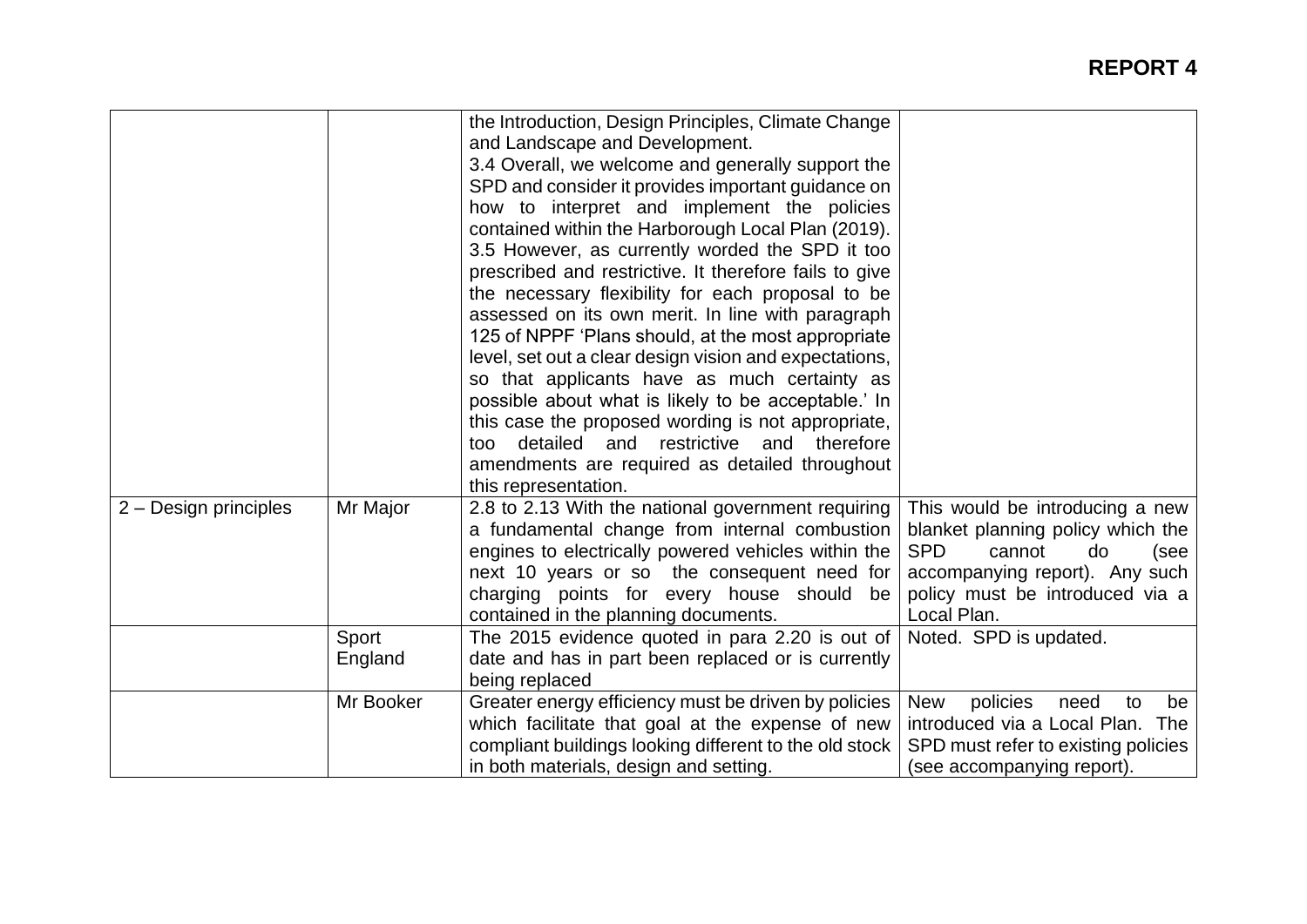| Mr Rowlands                         | sections 2.8, 2.9, 2.10 - a reference would be useful<br>here to section 8 - Climate Change - regarding<br>requirements for electric vehicle charging for off-<br>street parking spaces for 3 and 4-bedroom houses<br>where car ownership is likely to be higher.                                                                                                                                                                                                                                                                                                                                                                                                                                                                             | Reference to encourage charging<br>points is included at paragraph 2.9<br>However the SPD cannot itself<br>make<br>this<br>mandatory<br>a<br>requirement.                                                                                                                                                                                          |
|-------------------------------------|-----------------------------------------------------------------------------------------------------------------------------------------------------------------------------------------------------------------------------------------------------------------------------------------------------------------------------------------------------------------------------------------------------------------------------------------------------------------------------------------------------------------------------------------------------------------------------------------------------------------------------------------------------------------------------------------------------------------------------------------------|----------------------------------------------------------------------------------------------------------------------------------------------------------------------------------------------------------------------------------------------------------------------------------------------------------------------------------------------------|
| Mr Baildon                          | Q 2.5-2.6 Separation must NOT be fixed but<br>subjective as small and large sites can reflect<br>differing decades of development and different plot<br>sizes also have reference.<br>2.8-2.15 (Off) street parking has for decades been<br>an increasing problem with very often now 4 cars<br>per house plus "work" van etc and garage<br>conversions have led to increased street parking,<br>both the older 19C areas and the newer 20C and<br>now the 21C that has still not caught up with the<br>reality of multiple car ownership. On the former<br>Husbands Bosworth hotel redevelopment a<br>courtyard is now FULL of cars as only ONE has a<br>small enough car and the others are using the<br>garages for extra residential use. | the SPD<br>Paragraph 2.6 of<br>confirms the separation distance<br>are guidelines to be applied<br>flexibly depending on individual<br>merit and site factors                                                                                                                                                                                      |
| Leicestershire<br>County<br>Council | A number of chapters include sections copied from<br>the Leicestershire Highway Design Guide (LHDG).<br>This is a live guide and is currently under review.<br>Therefore, it is recommended that these are simply<br>replaced with "please refer to Leicestershire County<br>Council's current highway design guidance".<br>Some chapters refer to LCC Highways, when they<br>should refer to the LHDG.<br>The parking space dimensions as detailed are not<br>consistent with the LHDG.<br>Some proposals will require separate consents from<br>LCC as the Local Highway Authority<br>(e.g.                                                                                                                                                 | The SPD has been updated at<br>paragraph 2.8 to clarify the<br>Leicestershire Highway Design<br>Guide is a 'live' document hosted<br>online which is subject to regular<br>References should<br>updating.<br>therefore be cross- referenced to<br>the current version of the Guide<br>available<br>Leicestershire<br>on<br>County Council website. |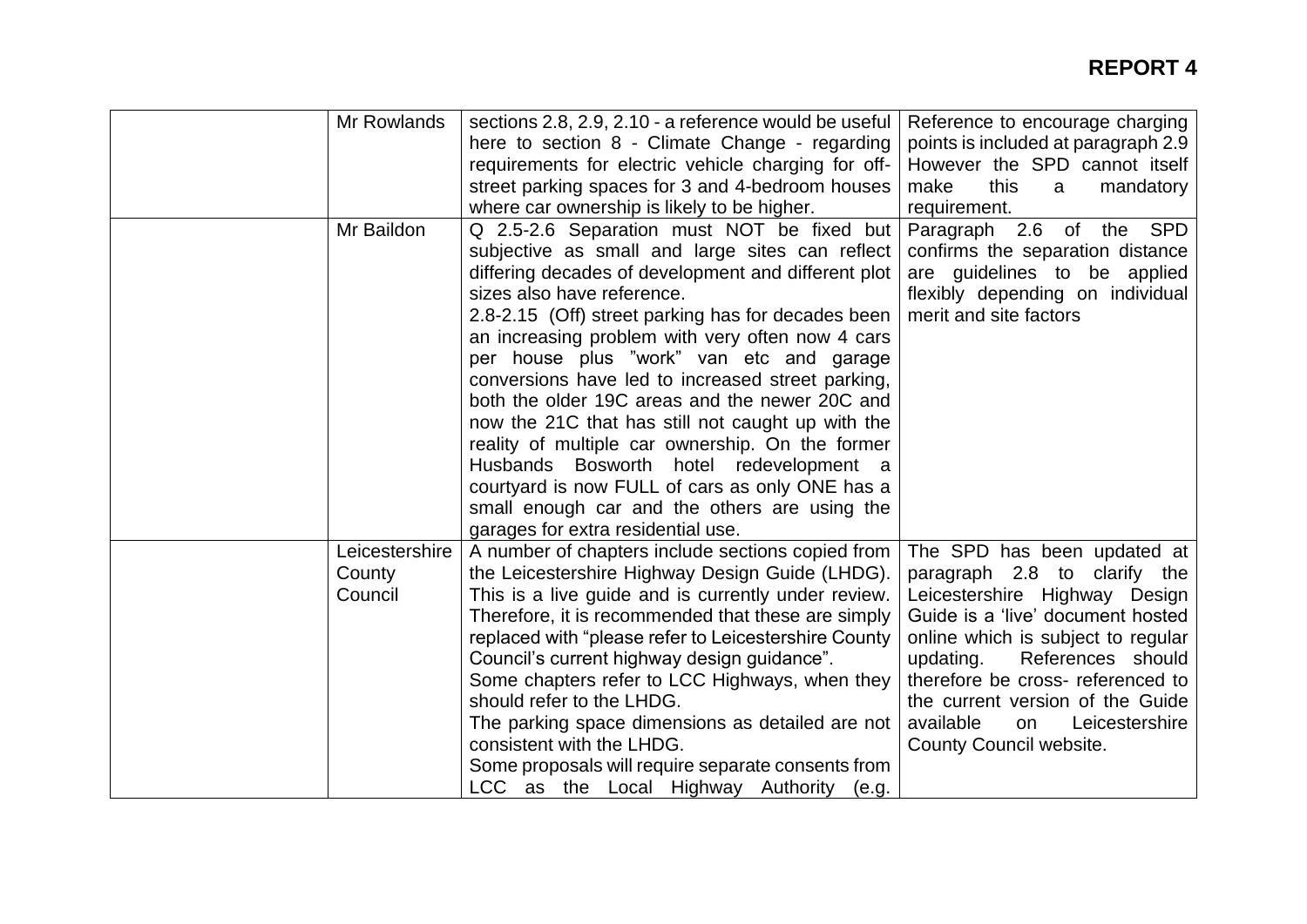|                                     | overhanging signs and planting within the highway).<br>This is referenced within some sections of the<br>document, but not others. It is recommended that<br>consistent referencing where other consent is<br>needed is used throughout the document.<br>It is also recommended that the document makes<br>requirements for<br>reference<br>to<br>supporting<br>infrastructure/mitigation, where necessary.                                                                                                                                                                                                                                                                                                                                                                                                                                                                                                                                                                                                                                                                                                             | References have been amended<br>to LHDG and further typo changes<br>if needed can be made at<br>publication stage. |
|-------------------------------------|-------------------------------------------------------------------------------------------------------------------------------------------------------------------------------------------------------------------------------------------------------------------------------------------------------------------------------------------------------------------------------------------------------------------------------------------------------------------------------------------------------------------------------------------------------------------------------------------------------------------------------------------------------------------------------------------------------------------------------------------------------------------------------------------------------------------------------------------------------------------------------------------------------------------------------------------------------------------------------------------------------------------------------------------------------------------------------------------------------------------------|--------------------------------------------------------------------------------------------------------------------|
| Leicestershire<br>County<br>Council | <b>Older and Disabled Persons Housing</b><br>The documentation refers to older people and those<br>with disability and their housing but there is no<br>reference about the design of the non-housing<br>elements of a development. Reference to this being<br>a 'whole life' and 'whole community' developments<br>with a commitment to being dementia friendly would<br>be welcomed. A commitment to the highest<br>standards of dementia friendly town planning and<br>property design is suggested, particularly as there<br>transferability to other vulnerable adult<br>populations. The RTPI Dementia and Town<br>Planning document provides very useful information<br>on this issue.<br>A commitment not to commute affordable housing<br>into a limited number of developments would be<br>welcomed as well as not seeing housing for older<br>people as the only requirement.<br>Stating that Extra Care Housing and Supported<br>Living would benefit from being located within close<br>walking distance of community facilities (i.e. retail,<br>employment, leisure and health) would<br>be<br>welcomed. | Noted. The SPD is updated at<br>paragraph 2.28 to include this<br>suggestion.                                      |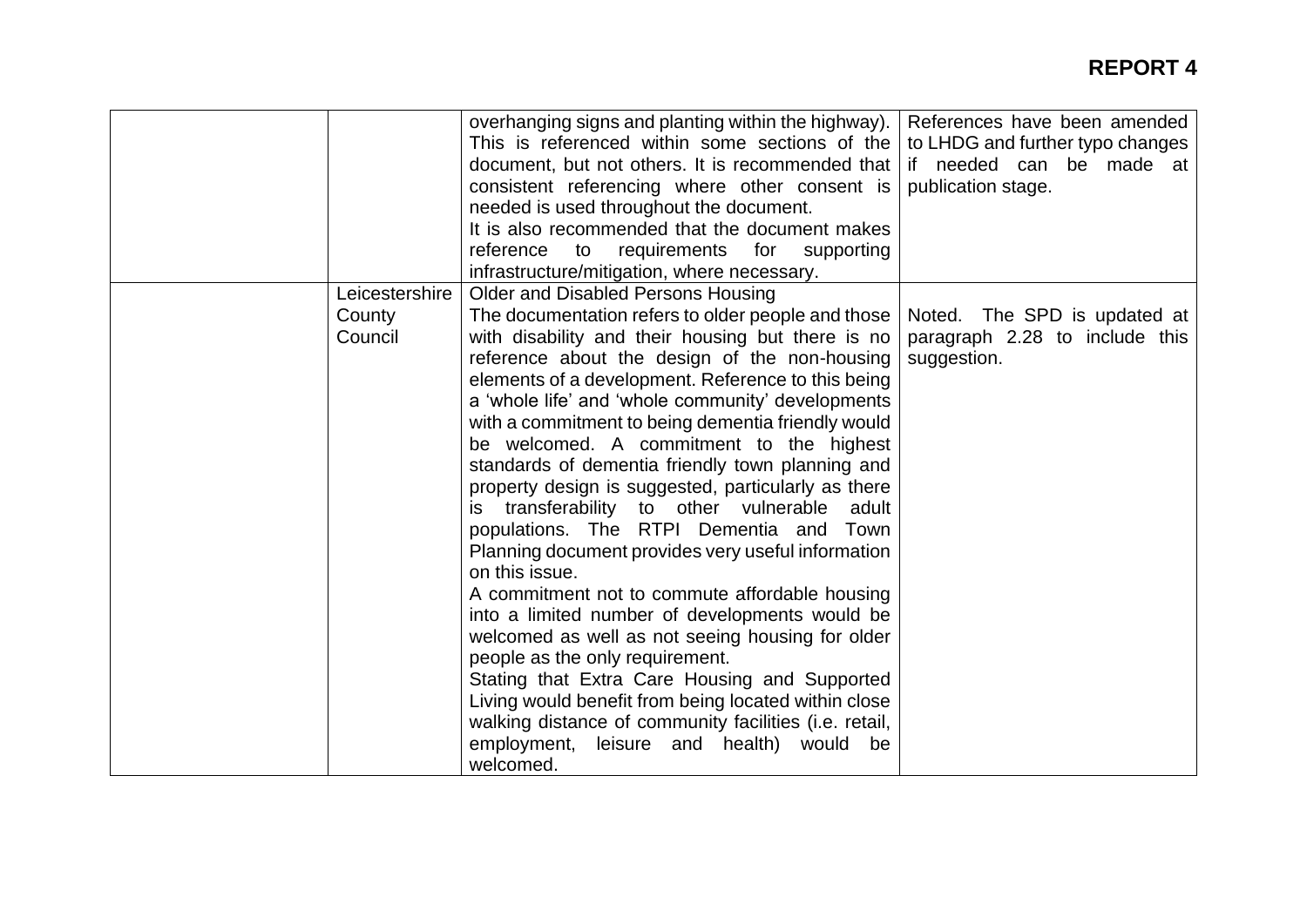|                          | All of the commitments to green space and leisure<br>are positive as the benefits this has on physical and<br>mental health are well known. The inclusion of<br>allotments is an example that can bring<br>communities together, provide access to green<br>space and horticulture is celebrated for its benefits<br>to health and wellbeing.<br>Commitments to employment opportunities are<br>welcomed as employment is a realistic and<br>important goal for these populations.<br>Public transport links are very important to<br>vulnerable adult populations, as driving for many is<br>not an option (i.e. commitment to walkways and<br>cycle routes to the town centre facilities).                                                                                                                                                                       |                                                                                                                                                                   |
|--------------------------|--------------------------------------------------------------------------------------------------------------------------------------------------------------------------------------------------------------------------------------------------------------------------------------------------------------------------------------------------------------------------------------------------------------------------------------------------------------------------------------------------------------------------------------------------------------------------------------------------------------------------------------------------------------------------------------------------------------------------------------------------------------------------------------------------------------------------------------------------------------------|-------------------------------------------------------------------------------------------------------------------------------------------------------------------|
| <b>Boyer</b><br>Planning | Q2 - Design Principles<br>2.3 Separation Distances - We welcome<br>paragraphs' 2.5-2.7 of the SPD where guidance<br>shows separation distances and how these can<br>achieve good residential amenity and protect<br>existing and future occupants. We agree with the<br>flexibility set out in paragraph 2.6 because it is<br>essential that each planning application is assessed<br>on its own merits. There are instances whereby a<br>reduction in the separation distance would be<br>acceptable. To ensure the wording of the SPD is<br>consistent in terms of providing flexibility, it should<br>be amended from a minimum distance of 21 metres<br>between facing elevations containing principal<br>windows serving habitable rooms and a minimum<br>distance of 14 metres between a blank elevation to<br>approximately a distance of 21 metres between | Noted. Paragraph 2.6 of the SPD<br>confirms the separation distance<br>are guidelines to be applied<br>flexibly depending on individual<br>merit and site factors |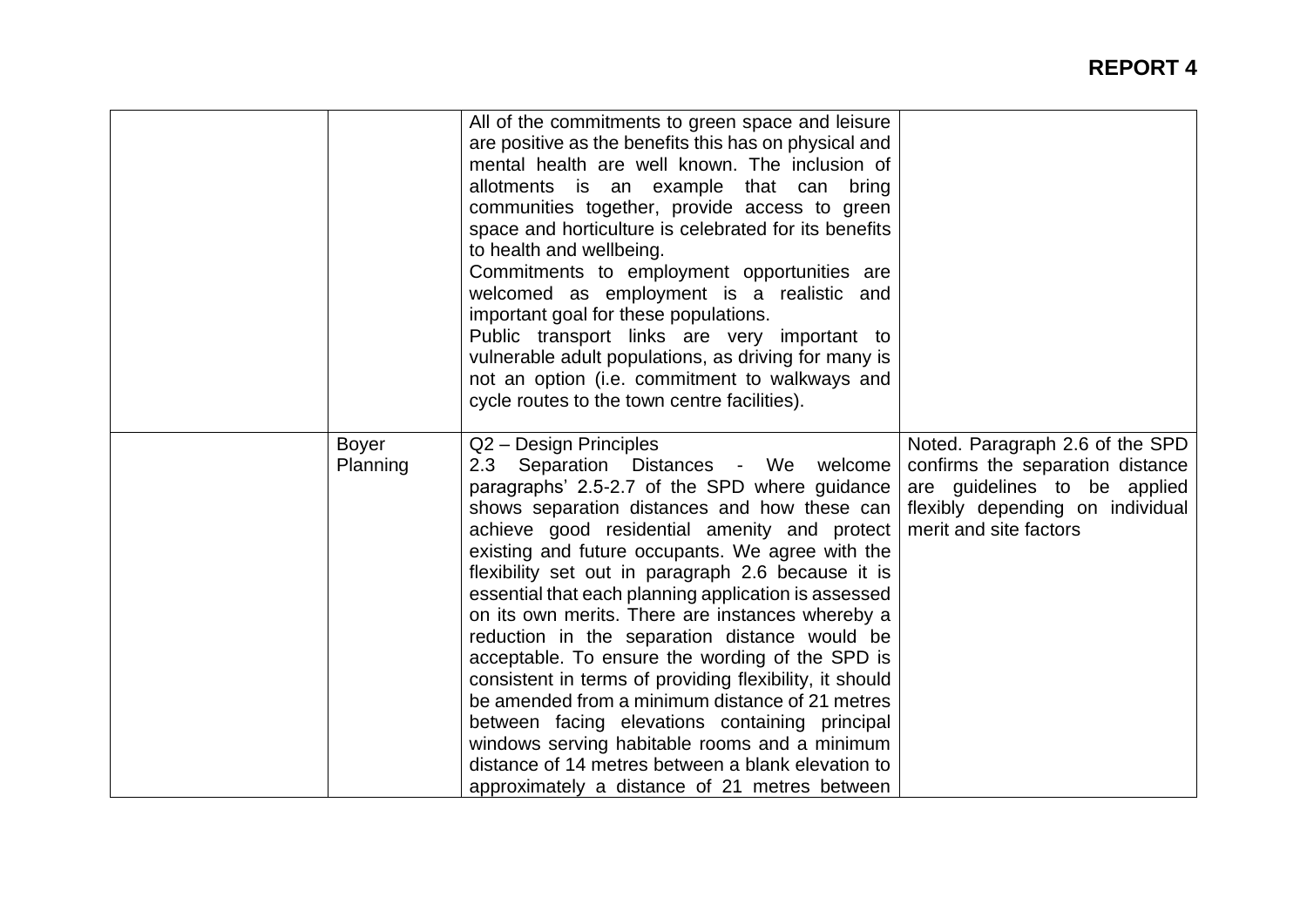| facing elevations containing principal windows<br>serving habitable rooms and approximately a<br>distance of 14 metres between a blank elevation.<br>This would enable the Council to protect the<br>amenity of existing and future occupants whilst<br>providing the necessary flexibility for individual<br>planning applications.                                                                                                                                                                                                                                                                                                                                              |                                                                                                                                    |
|-----------------------------------------------------------------------------------------------------------------------------------------------------------------------------------------------------------------------------------------------------------------------------------------------------------------------------------------------------------------------------------------------------------------------------------------------------------------------------------------------------------------------------------------------------------------------------------------------------------------------------------------------------------------------------------|------------------------------------------------------------------------------------------------------------------------------------|
| 2.4 Off street car parking - We support the inclusion<br>of paragraphs 2.8-2.13 of the SPD as it encourages<br>key factors to consider for the provision for off street<br>car parking and standards in relation to the number<br>of spaces for each dwelling for developments that<br>are close to town centre uses or other locations thus<br>encouraging the use of sustainable modes of<br>transport. Indeed, it is useful for the Council to<br>reiterate the requirements set out in the<br>Leicestershire Highway Design Guide produced by<br>Leicestershire County Council as it assists in<br>streamlining the planning system and making the<br>document user friendly. | Parking courts are not being<br>prevented by the SPD. The SPD<br>gives criteria to improve remote<br>parking areas through design. |
| 2.5 Paragraph 2.12 is not however derived from a<br>robust evidence base and the Council should not be<br>seeking for developers to only utilise parking courts<br>if it is unavoidable. If the Council require parking<br>courts to be avoided this needs to be underpinned<br>by evidence that demonstrates they are not<br>effective. Nevertheless, it is agreed that the<br>suggested design guide for parking courts is useful<br>but as highlighted above the Council need to make<br>clear that the guidance is to be applied flexibly.                                                                                                                                    |                                                                                                                                    |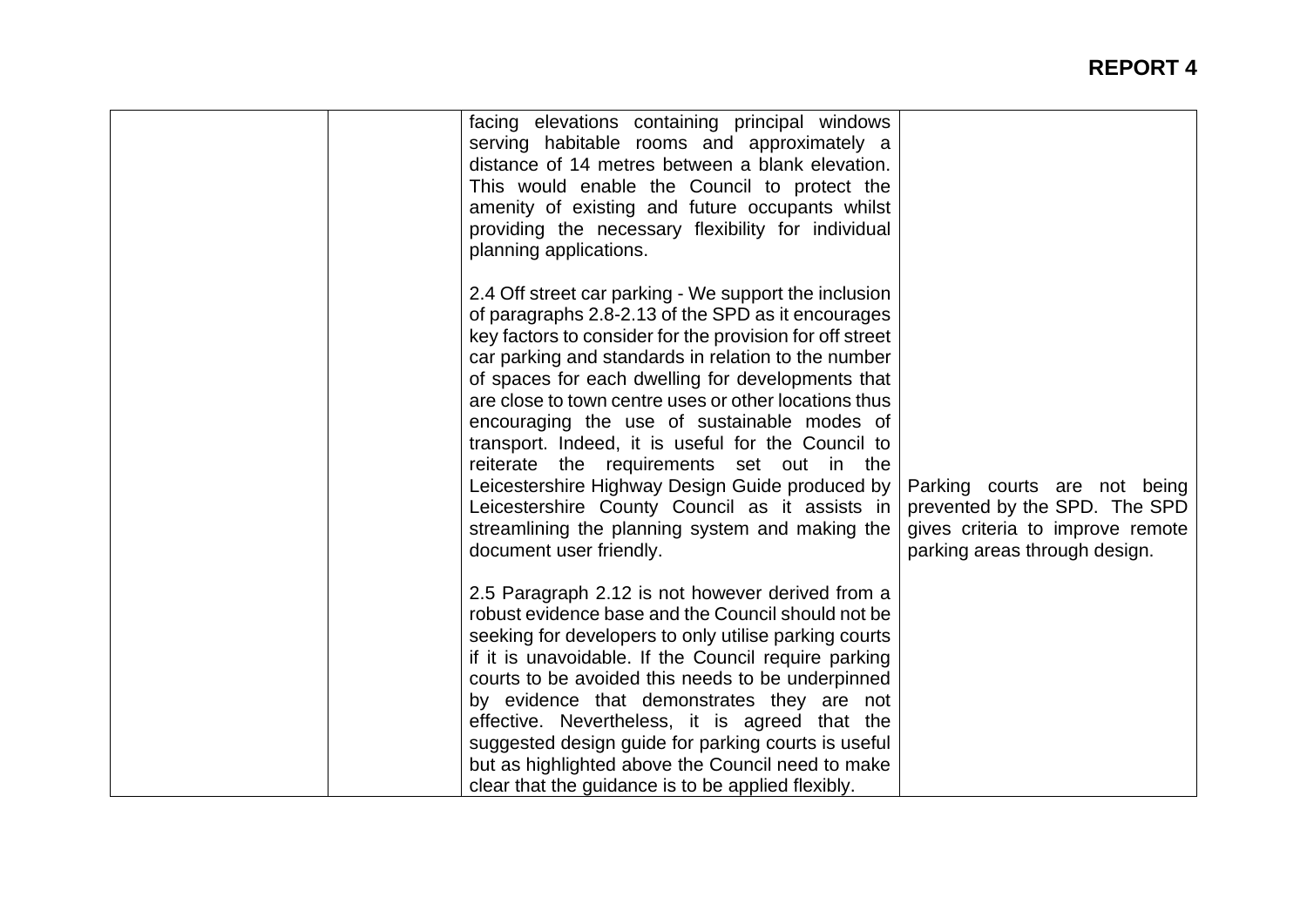| 2.6 Materials - paragraph 2.18 states 'Materials         |                                   |
|----------------------------------------------------------|-----------------------------------|
| should generally reflect the surrounding buildings in    |                                   |
| terms of colour and texture. Excessive mixtures          |                                   |
| should be avoided. Red/orange brick is common            |                                   |
| throughout the District but the use of ironstone and     |                                   |
| render is also characteristic of certain areas. The      | Noted. The SPD is flexible and    |
| selection of materials should be related to the          | open to a range of materials      |
| character of the area. The roof material should be       | related to local character and is |
| of a similar type and colour as adjacent properties      | not overly prescriptive.          |
| and should complement the colour and texture of          |                                   |
| the walls. In dealing with applications, including       |                                   |
| discharge of conditions, the LPA may refuse any          |                                   |
| submission not complying with this guidance'.            |                                   |
| 2.7 We do not entirely support the above paragraph       |                                   |
| as it specifies a particular selection of materials that |                                   |
| should be used. This is too prescriptive towards a       |                                   |
| preferred approach and does not provide variety or       |                                   |
| flexibility, therefore does not reflect the aspirations  |                                   |
| of the NPPF. We recommend the proposed wording           |                                   |
| is amended to include design principles or preferred     |                                   |
| features that should be encouraged and not               |                                   |
| prescriptive.                                            |                                   |
| 2.8 The National Design Guide (2019) explains 'a         |                                   |
| well-designed place is unlikely to be achieved by        |                                   |
| focusing only on the appearance, materials and           |                                   |
| detailing of buildings. It comes about through           |                                   |
| making the right choices at all levels, including: the   |                                   |
| layout (or masterplan); the form and scale of            |                                   |
| buildings; their appearance; landscape; materials;       |                                   |
| and their detailing. The use of materials should be      |                                   |
| affordable, practical, durable and attractive'.          |                                   |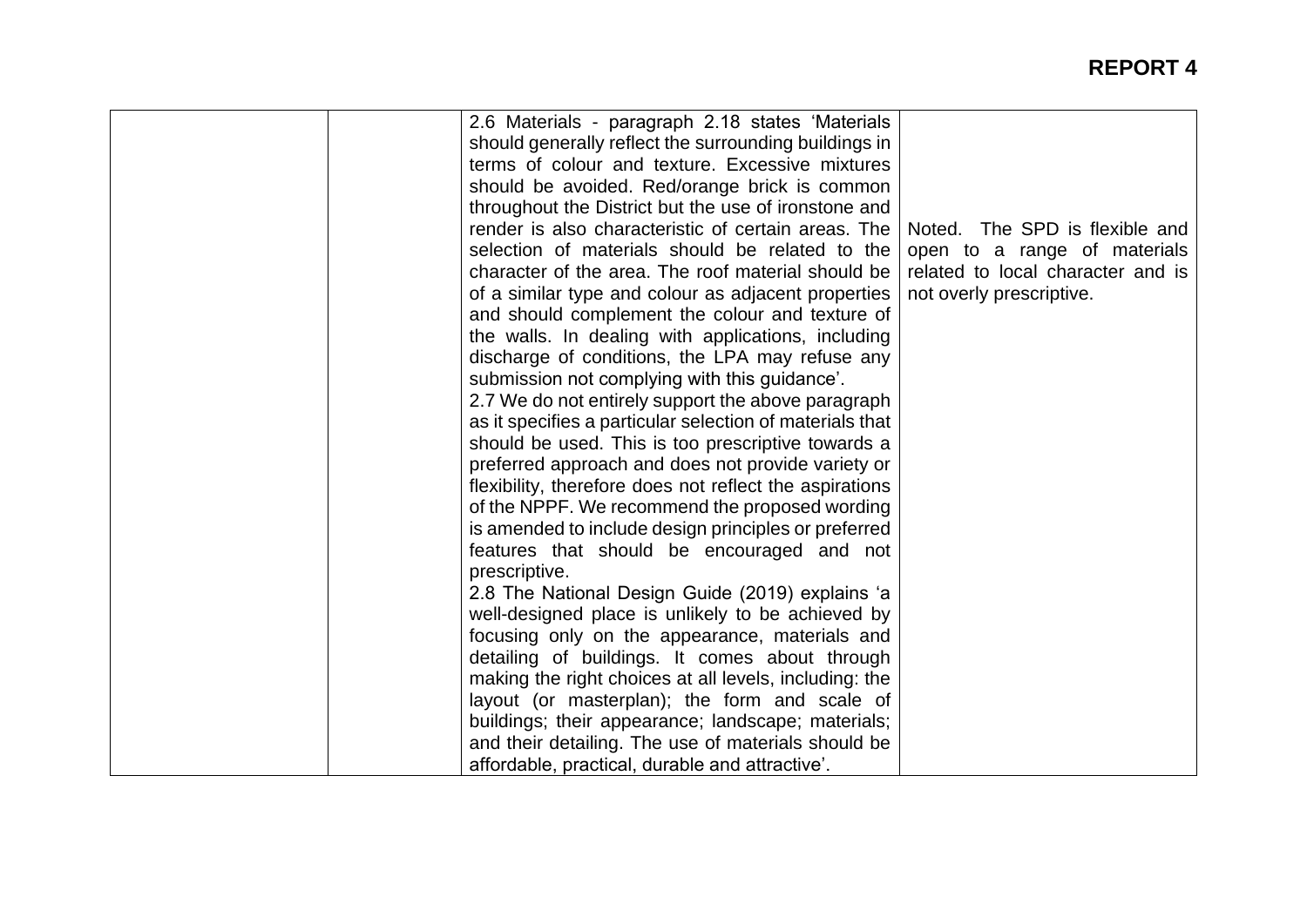|             | 2.9 We do however support that the selection of        |                                 |
|-------------|--------------------------------------------------------|---------------------------------|
|             | materials should be related to the character of the    |                                 |
|             | area. It is not always possible to achieve similar     |                                 |
|             | materials of the surrounding environment. It is        |                                 |
|             | important they are chosen carefully in relation to     |                                 |
|             | colour and texture so that they do fit well within the |                                 |
|             | surroundings. Therefore new developments should        |                                 |
|             | be assessed on the individual merits of an             |                                 |
|             | application.                                           |                                 |
|             | 2.10 In addition to the above, design is a very        |                                 |
|             | subjective matter and it is the role of the Council to |                                 |
|             | provide<br>guidance<br>forthcoming<br>to<br>ensure     |                                 |
|             | developments contribute towards achieving good         |                                 |
|             | design in accordance with local and national           |                                 |
|             | planning policies. It is not the Councils role to      |                                 |
|             | provide a detailed and prescribed design criteria. As  |                                 |
|             | outlined in paragraph 130 of the NPPF, as the SPD      |                                 |
|             | will be a material consideration in the decision       |                                 |
|             | making process, planning permission can be             |                                 |
|             | refused for development of poor design which fails     |                                 |
|             | to take into account any local design standards or     |                                 |
|             | style guides in plans or supplementary planning        |                                 |
|             | documents. Given the implications of the SPD, it is    |                                 |
|             | strongly contended that the wording is amended as      |                                 |
|             | outlined above to provide flexibility and to ensure    |                                 |
|             | that it's not too onerous on the developer.            |                                 |
| <b>HDC</b>  | Accessible housing: given recent reports in the        | The SPD does cover specialist   |
| December    | press, can the Council be sure that the SPD is         | housing at $2.25 - 2.29$ with   |
| 2020        | covering the needs of accessible housing in the        | reference to the relevant Local |
| Communities | District?. This would be checked and responded to,     |                                 |
|             |                                                        | Plan policy H4.                 |
| Scrutiny    | but it was noted that paragraphs 2.25 - 2.29 covered   |                                 |
| meeting     | this subject.                                          |                                 |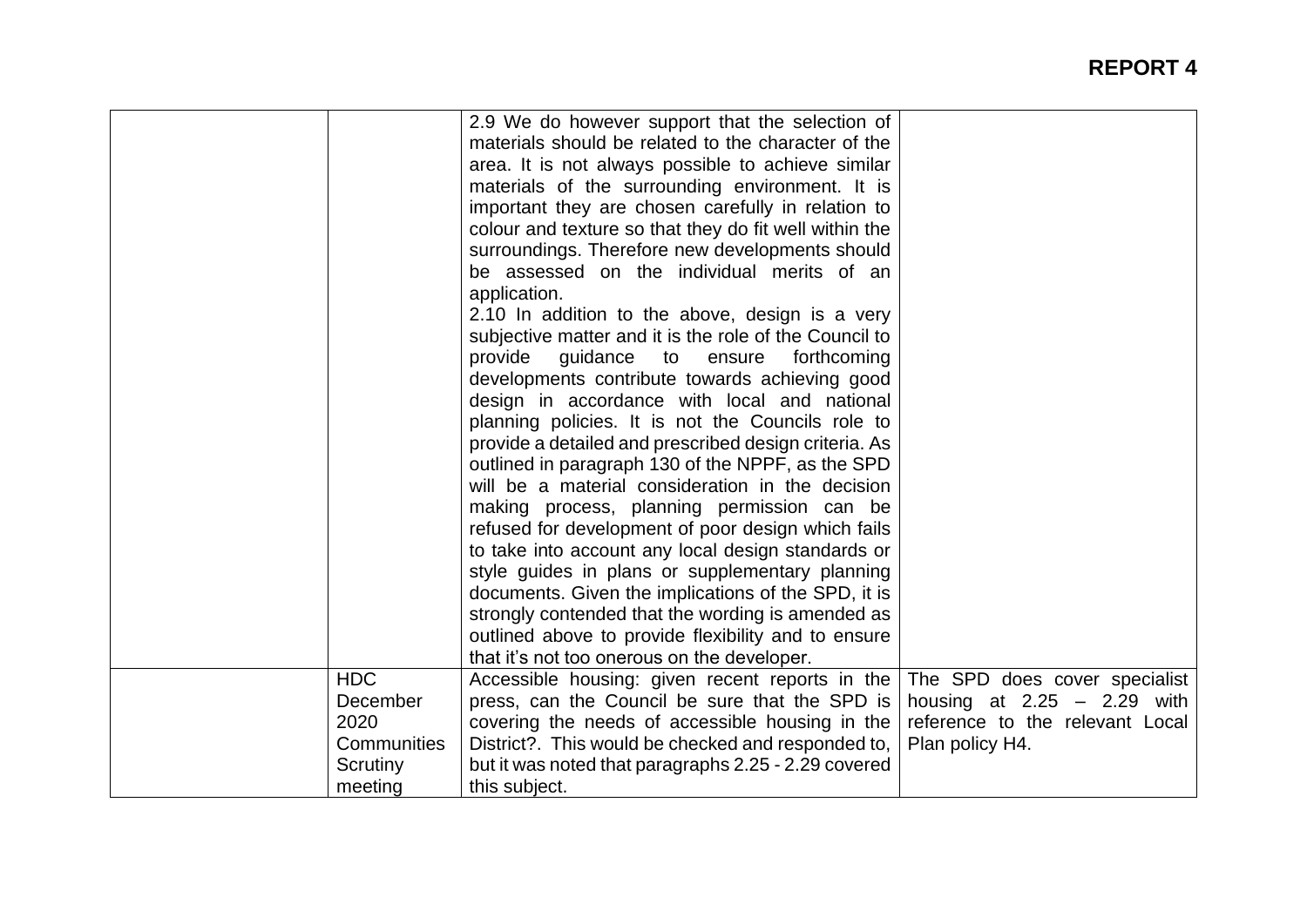| 3<br>Residential<br>the<br>development<br>in.<br>countryside | Mr M.Rook                     | . Where development is requested within (or close<br>to) an area without a curtilage, which may otherwise<br>be interpreted as "open countryside" under current<br>guidance, special cognisance must be taken of the<br>proximity of existing buildings which clearly indicate<br>synergies and compatibility, as if a curtilage did<br>exist, and allow such developments.                                                                                                                                                                                                                                                                                                                             | Noted. No changes proposed.                                                                                                          |
|--------------------------------------------------------------|-------------------------------|---------------------------------------------------------------------------------------------------------------------------------------------------------------------------------------------------------------------------------------------------------------------------------------------------------------------------------------------------------------------------------------------------------------------------------------------------------------------------------------------------------------------------------------------------------------------------------------------------------------------------------------------------------------------------------------------------------|--------------------------------------------------------------------------------------------------------------------------------------|
|                                                              | Mr P.Hill                     | Permission for residential development should take<br>into account the location and environment of the<br>proposed dwelling. If a developer is proposing to put<br>a dwelling in a dangerous or environmentally<br>unsuitable location eg noise, pollution, flooding this<br>should be regarded as a reason to refuse<br>permission or require mitigation measures. The<br>impact of a development on neighbours should also<br>be a factor taken into account, a development<br>should not unreasonably restrain the activities or<br>business of an adjacent property, and any proposed<br>development which may have this effect should be<br>the subject of consultation with the parties affected. | Noted. This type of assessment is<br>carried out by implementing Local<br>Plan policy (GD8 for example). No<br>SPD changes proposed. |
|                                                              | Mr J.Booker                   | Replacement dwellings, especially on generous<br>plots, should not be constrained to the size and<br>scale of the original.                                                                                                                                                                                                                                                                                                                                                                                                                                                                                                                                                                             | Noted. The Local Plan provides<br>policy for this assessment and<br>does not include such restriction.<br>No SPD changes proposed.   |
|                                                              | Lubenham<br>Parish<br>Council | Neighbourhood plans should be considered when<br>designating development in the Open Countryside.<br>Domestic curtilages of any development in the open<br>countryside need to be defined so as to prevent<br>large scale encroachment.                                                                                                                                                                                                                                                                                                                                                                                                                                                                 | <b>This</b><br>is.<br>for<br>individual<br>Neighbourhood Plans to consider.<br>No SPD changes proposed.                              |
|                                                              | Mr J.Booker                   | Conservation must start with energy conservation<br>as the core principle. Triple glazing should be                                                                                                                                                                                                                                                                                                                                                                                                                                                                                                                                                                                                     | New policies such as a triple<br>glazing requirement need to be<br>introduced via a Local Plan. The                                  |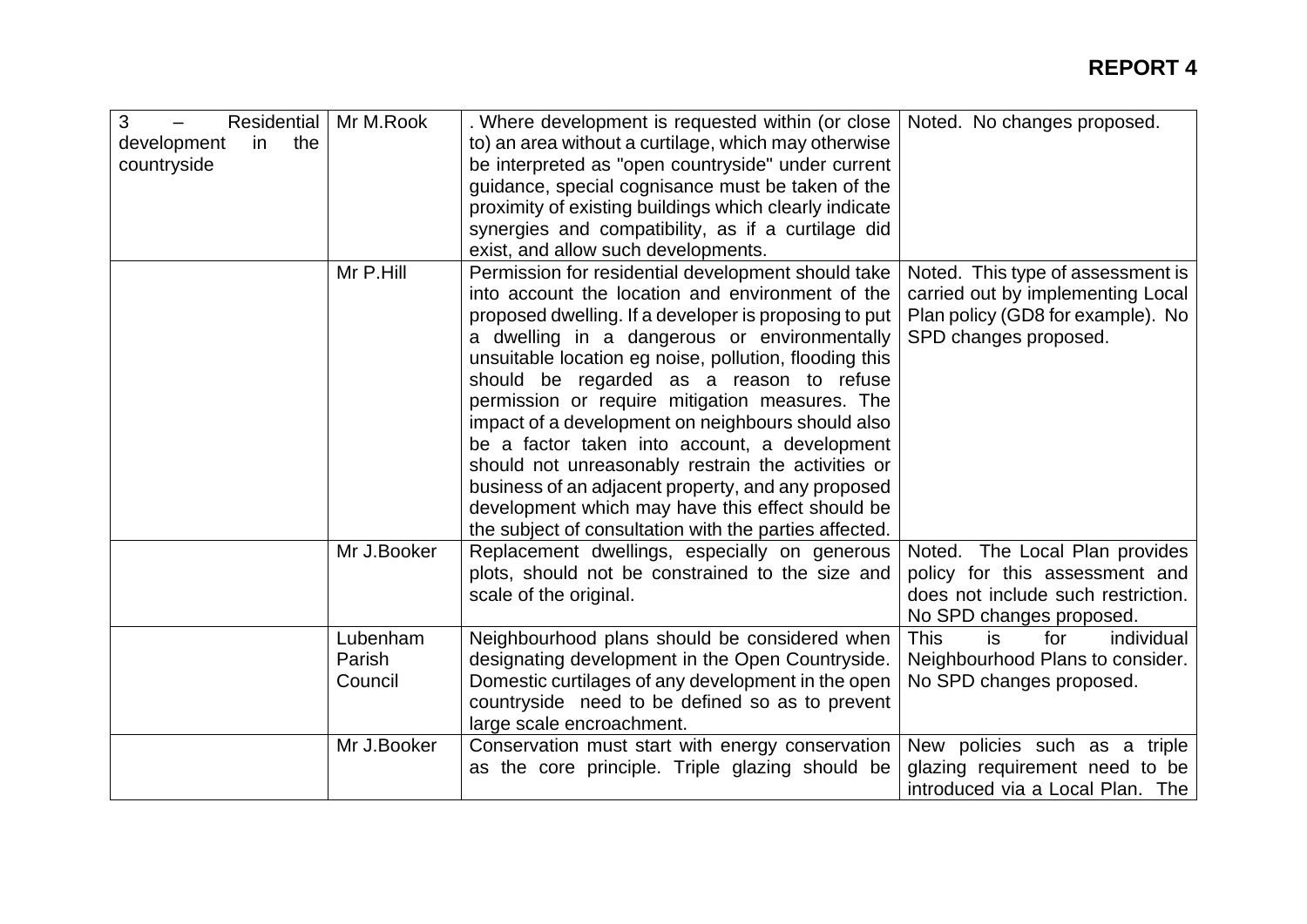|                                                 |                                     | mandated going forward and external insulation for<br>walls and roofs encouraged.                                                                                                                                                                                                                                                                       | SPD must refer to existing policies<br>(see accompanying report).                                                                 |
|-------------------------------------------------|-------------------------------------|---------------------------------------------------------------------------------------------------------------------------------------------------------------------------------------------------------------------------------------------------------------------------------------------------------------------------------------------------------|-----------------------------------------------------------------------------------------------------------------------------------|
| 4 - Conservation areas<br>and listed buildings  | Lubenham<br>Parish<br>Council       | Neighbourhood plans may have specific policies<br>relating to Conservation areas and Listed buildings.                                                                                                                                                                                                                                                  | The number and success of<br>Neighbourhood Plans is noted<br>and requires recognition. This is                                    |
|                                                 |                                     | Should these be considered to be given a mention                                                                                                                                                                                                                                                                                                        | now included at paragraph 1.9 of<br>the SPD.                                                                                      |
|                                                 | Leicestershire<br>County<br>Council | Within paragraph 4.6, it would be beneficial to<br>mention that within Conservation Areas, not only<br>are natural materials preferable but it is also an<br>opportunity to reflect existing features and materials<br>found locally.                                                                                                                   | This has been added to paragraph<br>4.6 of the SPD.                                                                               |
| 5 - Employment and<br>commercial<br>development | Mr P.Hill                           | Para 5.7 Landscaping<br>The impact of landscaping on neighbouring<br>property should be considered eg tree planting can<br>have a deleterious effect where tall trees intrude into<br>airspace. As a minimum consultation with owners of<br>neighbouring properties should be initiated prior to<br>a decision being made                               | Advice<br>on the need<br>take<br>to<br>account of neighbouring impact<br>has been added to paragraph 5.7<br>of the SPD            |
|                                                 | Mr Major                            | For cinemas and conference facilities 1 car parking<br>space for every 5 seats seems rather inadequate as<br>many are likely to travel some distance and public<br>transport is too poor and unattractive especially in<br>the evening                                                                                                                  | Leicestershire<br>Highway<br><b>This</b><br>Design Guide (LHDG) currently<br>states one space for every five<br>seats. No change. |
|                                                 | Scraptoft<br>Parish<br>Council      | Employment and Commercial development.<br>5.7<br>In rural developments the same type of native trees<br>growing within the area should be selected for<br>planting where possible, with the name, girth and<br>height of the trees to be planted marked on plans,<br>this information should then be checked on site after<br>planting has taken place. | The potential for using local native<br>species is added to paragraph 5.7<br>of the SPD                                           |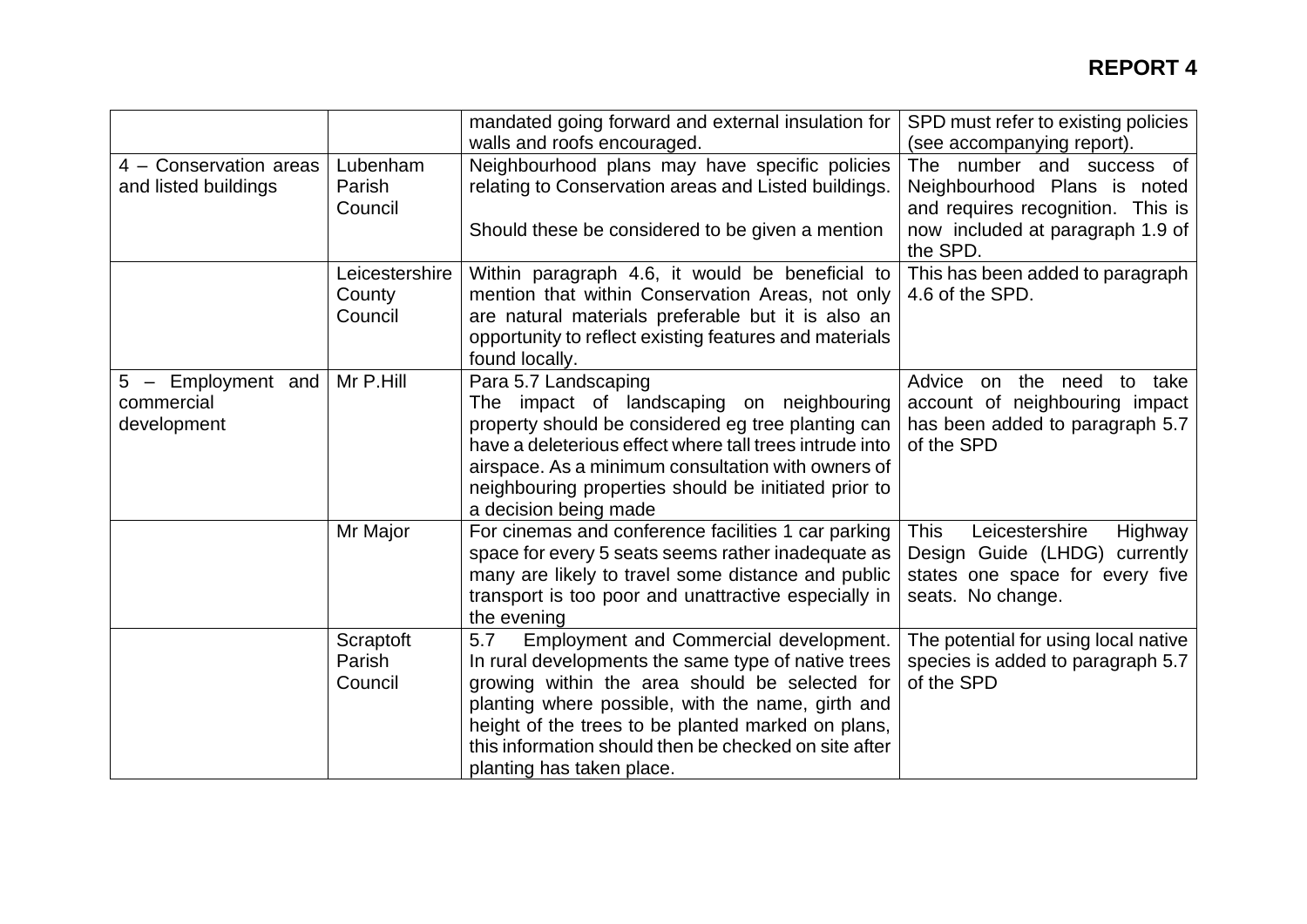|                                                                       | East<br>Leicestershire<br>&<br>Rutland<br><b>CCG</b> | How many parking spaces will there be for<br>healthcare facilities?                                                                                                                                                                                                                                                                                              | <b>This</b><br>Leicestershire<br>Highway<br>Design Guide (LHDG) does not<br>currently give a specific figure. No<br>change |
|-----------------------------------------------------------------------|------------------------------------------------------|------------------------------------------------------------------------------------------------------------------------------------------------------------------------------------------------------------------------------------------------------------------------------------------------------------------------------------------------------------------|----------------------------------------------------------------------------------------------------------------------------|
|                                                                       | Lubenham<br>Parish<br>Council                        | Small scale business use of redundant agricultural<br>buildings within smaller settlements may be<br>appropriate to ensure some local economic<br>opportunity for business start-up etc. Please could<br>this be considered.                                                                                                                                     | This has been added to the SPD<br>at paragraph 5.3.                                                                        |
|                                                                       | Mr P.Baildon                                         | 5.8 Employment & Commercial Parking again has<br>far exceeded tabled figures/allowances as seen at<br>the Rockingham road where an overflow car-park<br>had to be built to stop the lay-by being used by the<br>Point. NOTHING has persuaded office workers<br>here or anywhere in the District to share cars or use<br>bicycles sufficiently to reduce car use. | Noted. No change to SPD.                                                                                                   |
|                                                                       | Leicestershire<br>County<br>Council                  | Paragraph 5.7 should include the following text<br>(highlighted in bold) - "A high standard of<br>landscaping and its subsequent maintenance will<br>be essential to the effective development of<br>employment sites".                                                                                                                                          | This has been added to paragraph<br>5.7 of the SPD.                                                                        |
| <b>Extensions</b><br>6<br>to<br>$\overline{\phantom{m}}$<br>dwellings | Mr Hill                                              | para 6.17 neighbours<br>It should be a requirement that developers contact<br>the neighbours rather than a suggestion, failure to<br>provide evidence that they have done so should be<br>a reason to refuse to take matters further until this<br>requirement has been met.                                                                                     | There is no legislative<br>Noted.<br>requirement for this. The SPD<br>cannot add new legislation.                          |
|                                                                       | Mr<br><b>Baker</b><br>Adams                          | This is the best section of the SPD. Clear and<br>precise so all know what will be considered when<br>looking at these applications, good work :)                                                                                                                                                                                                                | Noted with thanks.                                                                                                         |
|                                                                       | <b>Severn Trent</b>                                  | 6.3 When building Household Extensions surface<br>water should be directed to a sustainable outfall,                                                                                                                                                                                                                                                             | Added at paragraph 6.26 of the<br>SPD.                                                                                     |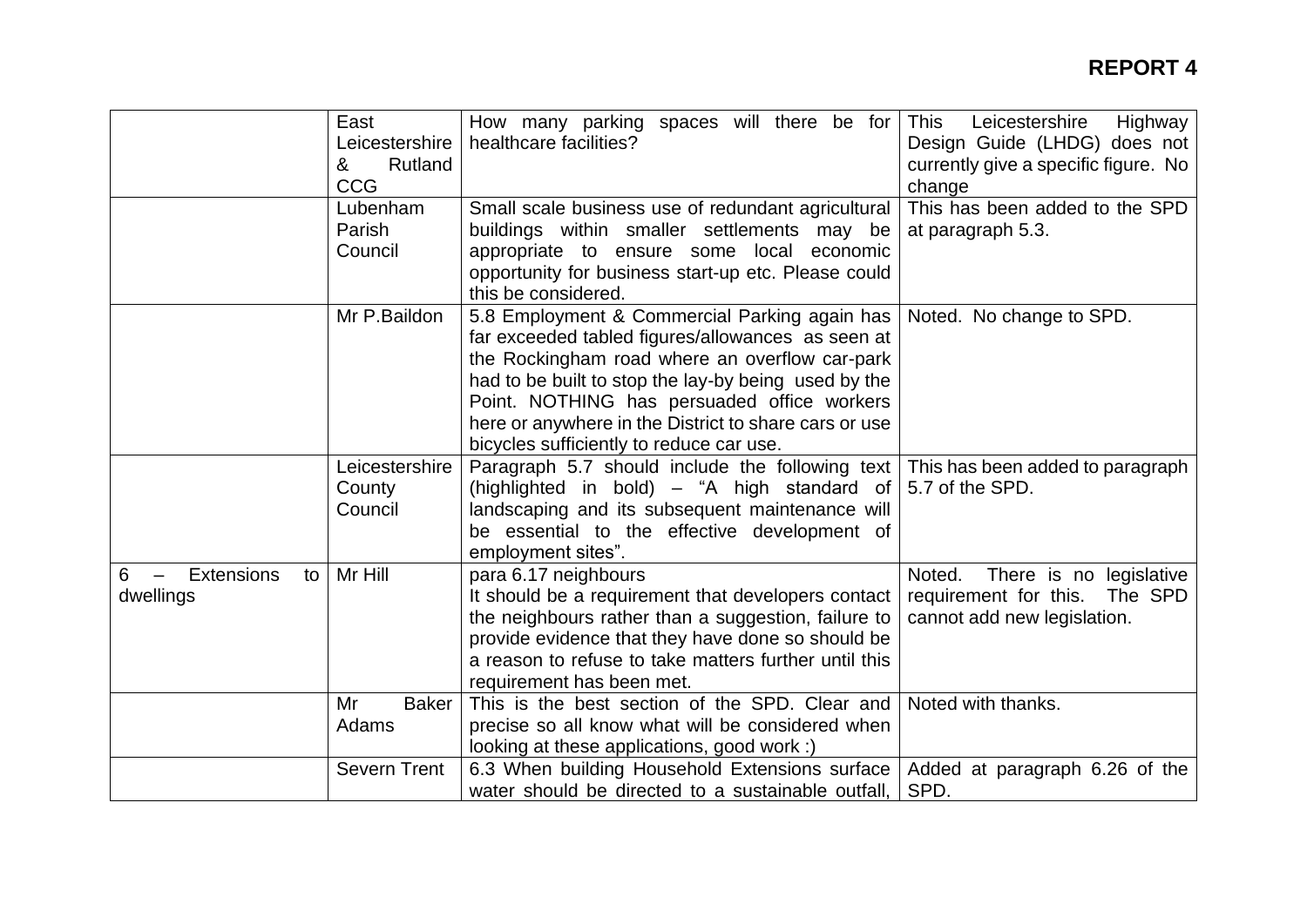|                                  |                  | avoiding connectivity to the foul sewerage network<br>where possible.                                                                                                                                                                                                                                           |                                                                                                   |
|----------------------------------|------------------|-----------------------------------------------------------------------------------------------------------------------------------------------------------------------------------------------------------------------------------------------------------------------------------------------------------------|---------------------------------------------------------------------------------------------------|
|                                  |                  | 6.85 Where gardens are being extended they<br>should retain any existing watercourses as open<br>features, such that the conveyance of water through<br>natural routes is maintained                                                                                                                            | Added at paragraph 6.85 of the<br>SPD.                                                            |
|                                  |                  | 6.91 it should be noted that where extensions would<br>interact with SuDS features in public space or<br>reduce access to SuDS for maintenance they will<br>not be permitted.                                                                                                                                   | Added at paragraph 6.85 of the<br>SPD.                                                            |
|                                  | Sport<br>England | General - need for a reference to the desirability of<br>cycle parking to support active travel?<br>Para 6.90 does the reference to open space include<br>playing fields should para 97 of NPPF be                                                                                                              | Cycle parking is included at<br>paragraph<br>5.8<br>with<br><b>Cross</b><br>reference to the LHDG |
|                                  |                  | referenced. Sport England would be a statutory<br>consultee on development which impact upon or<br>result in the loss of playing field.                                                                                                                                                                         | <b>NPPF</b><br>reference<br>added<br>at<br>paragraph 6.90 of the SPD.                             |
|                                  | Mr P.Baildon     | 6.7 3x6m garage is 5 decades too late. Family cars<br>stopped being small when Morris Minors ceased<br>production. Today's cars cannot use an old garage<br>as the doors will not open to get out and the garage<br>front doors are too small for current people carriers<br>that often resemble small lorries. | Noted. No change to SPD.                                                                          |
|                                  |                  | I was advised by a senior planner in the 1980s that<br>small garages would persuade people to keep<br>buying small economical carswhich script was he<br>reading?                                                                                                                                               |                                                                                                   |
| 8 - Addressing climate<br>change | Mr Hill          | Climate change. Has the council any plans to<br>improve on the statutory minimums required by<br>building standards? Requirements for building to                                                                                                                                                               | The SPD cannot introduce new<br>legislation or planning policy to                                 |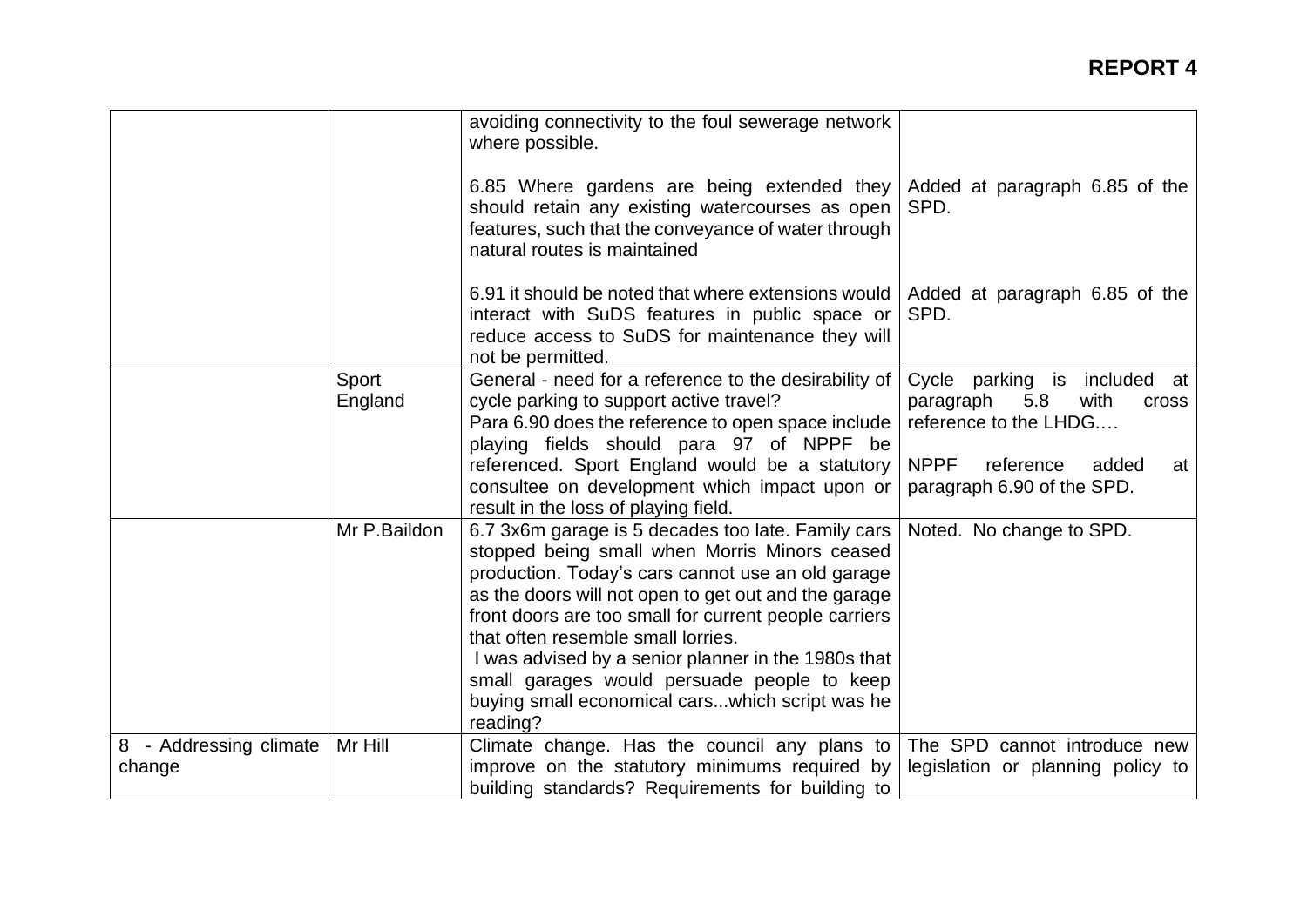|          | passivhaus standards, rainwater harvesting,<br>incorporation of solar PV panels in domestic and<br>commercial<br>buildings could make significant<br>contributions. Additionally a requirement for<br>developers to demonstrate by means of accredited<br>testing that buildings meet the standards required<br>would help improve the quality of construction and<br>reduce the general poor measured performance<br>when compared to design. Further requirements for<br>post occupancy<br>demonstration<br>of<br>building<br>performance during a building's life span would help<br>ensure continued quality and reduce CO2<br>emissions.                                                                                                                                           | exceed building regulations or<br>obtain other accreditation.                                                                                                                                                       |
|----------|-----------------------------------------------------------------------------------------------------------------------------------------------------------------------------------------------------------------------------------------------------------------------------------------------------------------------------------------------------------------------------------------------------------------------------------------------------------------------------------------------------------------------------------------------------------------------------------------------------------------------------------------------------------------------------------------------------------------------------------------------------------------------------------------|---------------------------------------------------------------------------------------------------------------------------------------------------------------------------------------------------------------------|
| Mr Hill  | Setting firm carbon emission targets for developers<br>to meet would discourage the tendency to produce<br>comprehensive studies that prove that the<br>developer only needs to do the minimum necessary<br>to get permission. Use planning conditions to force<br>developers to meet higher than minimum<br>standards, zero carbon emission buildings are<br>practicable now. Incorporating better public<br>transport into planning and minimising private car<br>use would impact transport. Reversing the policy<br>encouraging distribution warehousing<br>would<br>reduce road transport emissions, engagement with<br>rail companies as alternatives.<br>Insist on independent post construction monitoring<br>to prove the promised design performance and<br>penalise failure. | The suggested target setting is<br>valuable input. However, this SPD<br>cannot introduce targets as that<br>would have to be within Local Plan<br>policy itself subject to examination<br>and viability testing etc |
| Mr Major | 1. Electric vehicle charging points should be<br>mandatory for every new house, rather than just<br>asking if they've been considered.                                                                                                                                                                                                                                                                                                                                                                                                                                                                                                                                                                                                                                                  | As per comment above this is<br>valuable input. However, this SPD<br>cannot introduce minimum or                                                                                                                    |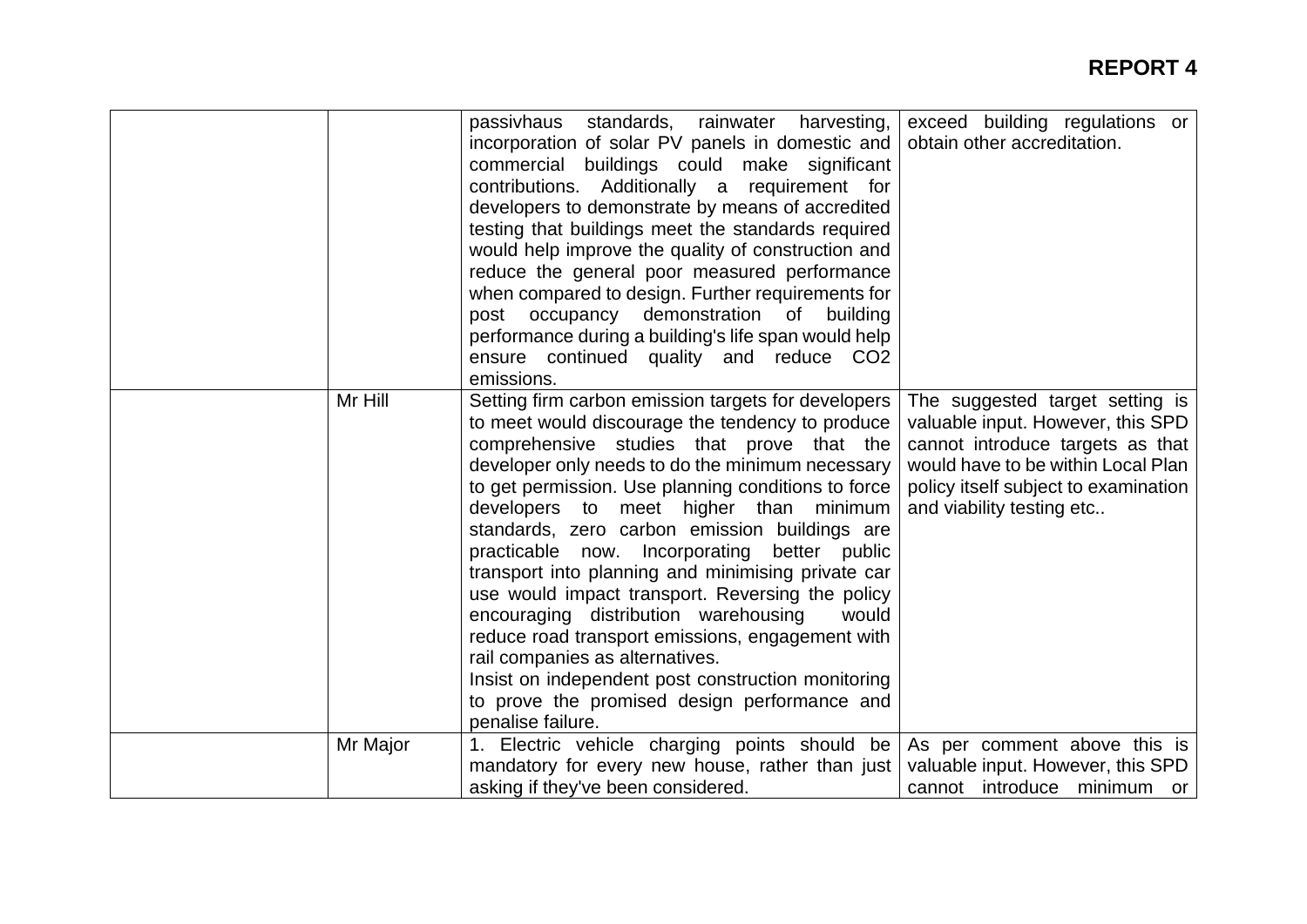|                     | 2. Gas boilers for domestic are due to be phased<br>out by national government decree so there should<br>be something more robust than just asking if an<br>alternate has been considered.                                                                                                                                                                                                                                                                                                                                                                                                                             | alternative provision as that would<br>have to be within Local Plan policy<br>itself subject to examination and<br>viability testing etc                                                                                                                     |
|---------------------|------------------------------------------------------------------------------------------------------------------------------------------------------------------------------------------------------------------------------------------------------------------------------------------------------------------------------------------------------------------------------------------------------------------------------------------------------------------------------------------------------------------------------------------------------------------------------------------------------------------------|--------------------------------------------------------------------------------------------------------------------------------------------------------------------------------------------------------------------------------------------------------------|
| <b>Severn Trent</b> | 8.12 It is noted that this section looks at the<br>reduction in the consumption of Fossil fuel, however<br>there would also be benefits through the promotion<br>of Water efficiency.<br>By implementing water efficient technologies such<br>as taps, showers, dishwashers etc. both water and<br>energy savings can be made because less water<br>used will result in less water needing to be heated.<br>We would therefore recommend that Water<br>efficiency is specified in a separate bullet point<br>driving developers towards the optional target of<br>110 I/h/d as detailed in building regulations part g | Agreed. Added at paragraph 8.12.                                                                                                                                                                                                                             |
| Anglian Water       | The use of water re-use measures including<br>rainwater harvesting can be at a variety of scales<br>not just for individual buildings. Reference should<br>be made to the requirements of Policies H5 and IN4<br>of the adopted Local Plan in relation to water<br>efficiency for residential developments and water<br>re-use measures for major developments.                                                                                                                                                                                                                                                        | Agreed. Added at paragraph 8.12.                                                                                                                                                                                                                             |
| Mr Booker           | Householder applications to fit external insulation to<br>existing stock should<br>incentivised<br>be<br>and<br>encouraged as a key method to upgrade existing<br>stock from the poor efficiency which characterises<br>the District. The aesthetics of this will be<br>transformative in many locations and the policy                                                                                                                                                                                                                                                                                                | As per comments above this is<br>valuable input. Such insulation is<br>known to have been done at<br>housing stock across the district.<br>this<br><b>SPD</b><br>However,<br>cannot<br>introduce new provision as that<br>would have to be within Local Plan |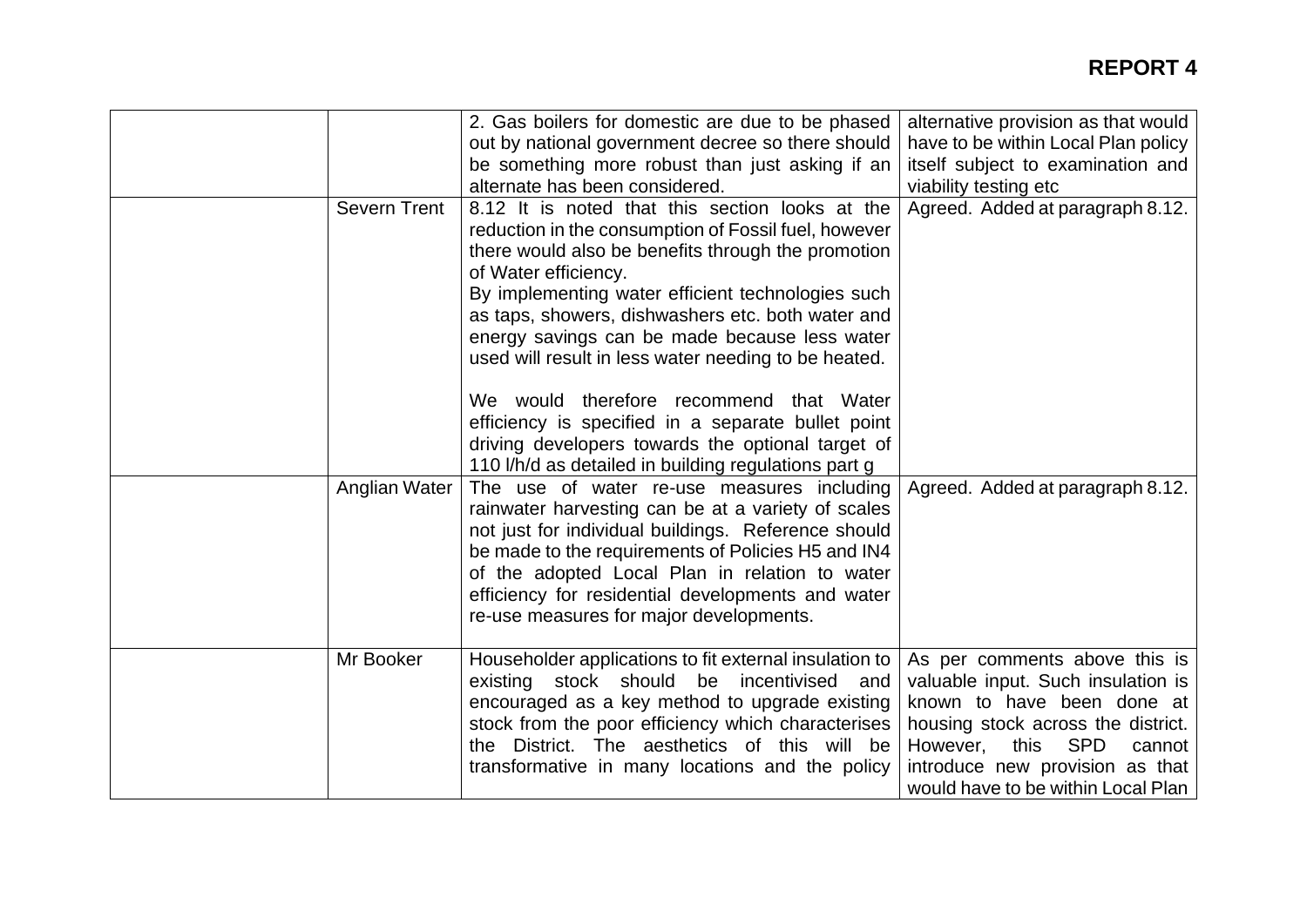|                                     | should embrace and guide this change rather than                                                                                                                                                                                                                                                                                                                                                                                                                                                                                                                                                                                                                                                                                                                                    | policy itself subject to examination                                                                                                                                                          |
|-------------------------------------|-------------------------------------------------------------------------------------------------------------------------------------------------------------------------------------------------------------------------------------------------------------------------------------------------------------------------------------------------------------------------------------------------------------------------------------------------------------------------------------------------------------------------------------------------------------------------------------------------------------------------------------------------------------------------------------------------------------------------------------------------------------------------------------|-----------------------------------------------------------------------------------------------------------------------------------------------------------------------------------------------|
|                                     | ignore it as it does at present.                                                                                                                                                                                                                                                                                                                                                                                                                                                                                                                                                                                                                                                                                                                                                    | and viability testing etc                                                                                                                                                                     |
| Mr Rowlands                         | Section 8 Climate Change - excellent planning<br>considerations here: 8.3 carbon emissions<br>8.4<br>carbon<br>neutrality,<br>8.6<br>reduction,<br>decentralised/renewable energy, 8.8 electric-<br>vehicle charging, 8.9 ultrafast broadband, 8.10<br>recyclable construction materials, carbon emissions<br>minimised, energy efficiency improvement, 8.11<br>green infrastructure, 8.12 passive design, energy<br>performance, heat pumps, renewable energy,<br>electric vehicle<br>battery storage,<br>charging,<br>sustainable transport. I would expect to see HDC<br>Planning requiring positive measures as above to<br>be shown on all planning applications before<br>approval, such that real improvements are made to<br>housing stock from now on, to counter the slow | Noted with thanks.                                                                                                                                                                            |
|                                     | progress on this over the last few years.                                                                                                                                                                                                                                                                                                                                                                                                                                                                                                                                                                                                                                                                                                                                           |                                                                                                                                                                                               |
| <b>Boyer</b><br>Planning            | Whilst we support the Council's policy approach<br>towards addressing climate change however the                                                                                                                                                                                                                                                                                                                                                                                                                                                                                                                                                                                                                                                                                    | Noted.                                                                                                                                                                                        |
|                                     | SPD as a guidance tool does not encourage<br>developers to provide carbon neutral developments<br>and is rather prescriptive.                                                                                                                                                                                                                                                                                                                                                                                                                                                                                                                                                                                                                                                       |                                                                                                                                                                                               |
| Leicestershire<br>County<br>Council | <b>Addressing Climate Change</b><br>It is suggested that climate and carbon objectives<br>would ideally be integrated across the document<br>rather than sitting in a separate chapter, as all<br>aspects of development will need to address the net<br>zero carbon targets and seek to adapt to inevitable<br>consequences of climate change.                                                                                                                                                                                                                                                                                                                                                                                                                                     | This is useful comment<br>Noted.<br>and in effect is how proposals<br>shall be considered. For the SPD<br>it is a suitable<br>method of<br>presentation to utilise one chapter.<br>No change. |
| <b>Boyer</b><br>Planning            | Q8 - Addressing Climate Change                                                                                                                                                                                                                                                                                                                                                                                                                                                                                                                                                                                                                                                                                                                                                      |                                                                                                                                                                                               |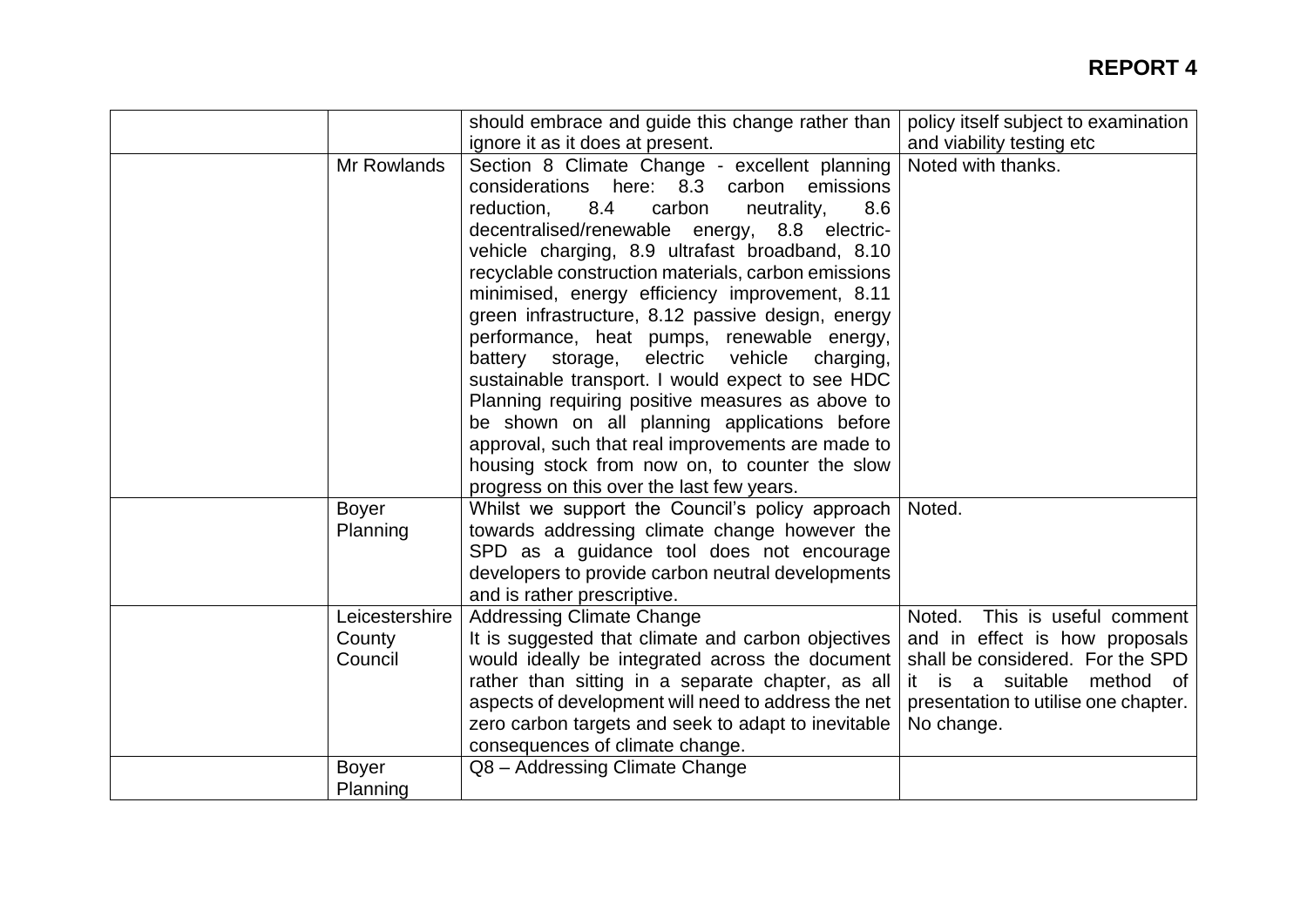# **REPORT 4**

|  | Whilst we support the Council's policy approach<br>towards addressing climate change and committing | Noted as constructive feedback<br>about<br>content<br>and<br>its |
|--|-----------------------------------------------------------------------------------------------------|------------------------------------------------------------------|
|  | towards reducing carbon emissions by 80% by                                                         | presentation. At this stage the                                  |
|  | 2050, the SPD as a guidance tool does not                                                           | SPD reflects current Local Plan                                  |
|  | encourage developers to provide carbon neutral                                                      | policy and no further change is                                  |
|  | developments and instead stipulates the standards                                                   | proposed.                                                        |
|  | that are expected from the Council, which could                                                     |                                                                  |
|  | benefit from further explanation on how such                                                        |                                                                  |
|  | standards could address the effects of climate                                                      |                                                                  |
|  | change.                                                                                             |                                                                  |
|  | These standards increase the onus on developers                                                     |                                                                  |
|  | to deliver the outcomes and could potentially affect                                                |                                                                  |
|  | the viability of the development further impacting on                                               |                                                                  |
|  | housing delivery rates.                                                                             |                                                                  |
|  | 2.16 Whilst we fully support that<br>major                                                          |                                                                  |
|  | developments should assist in mitigating the effects                                                |                                                                  |
|  | of climate change, this can be achieved through                                                     |                                                                  |
|  | good design principles. Although the SPD seeks to                                                   |                                                                  |
|  | achieve this, we do not support the current wording                                                 |                                                                  |
|  | used in this section and recommend further                                                          |                                                                  |
|  | explanation is inserted as guidance, providing a                                                    |                                                                  |
|  | flexible approach that developers could use with                                                    |                                                                  |
|  | good practice guidance. For example:                                                                |                                                                  |
|  | • Design of buildings should seek to become                                                         |                                                                  |
|  | weather resilient to unexpected rainfall, including                                                 |                                                                  |
|  | raised floors / electrics if appropriate                                                            |                                                                  |
|  | • Promoting low carbon design approaches to                                                         |                                                                  |
|  | reduce energy consumption in buildings, through                                                     |                                                                  |
|  | the design of building layout and orientation to help                                               |                                                                  |
|  | maximise solar gain and minimise the need for heat.                                                 |                                                                  |
|  |                                                                                                     |                                                                  |
|  |                                                                                                     |                                                                  |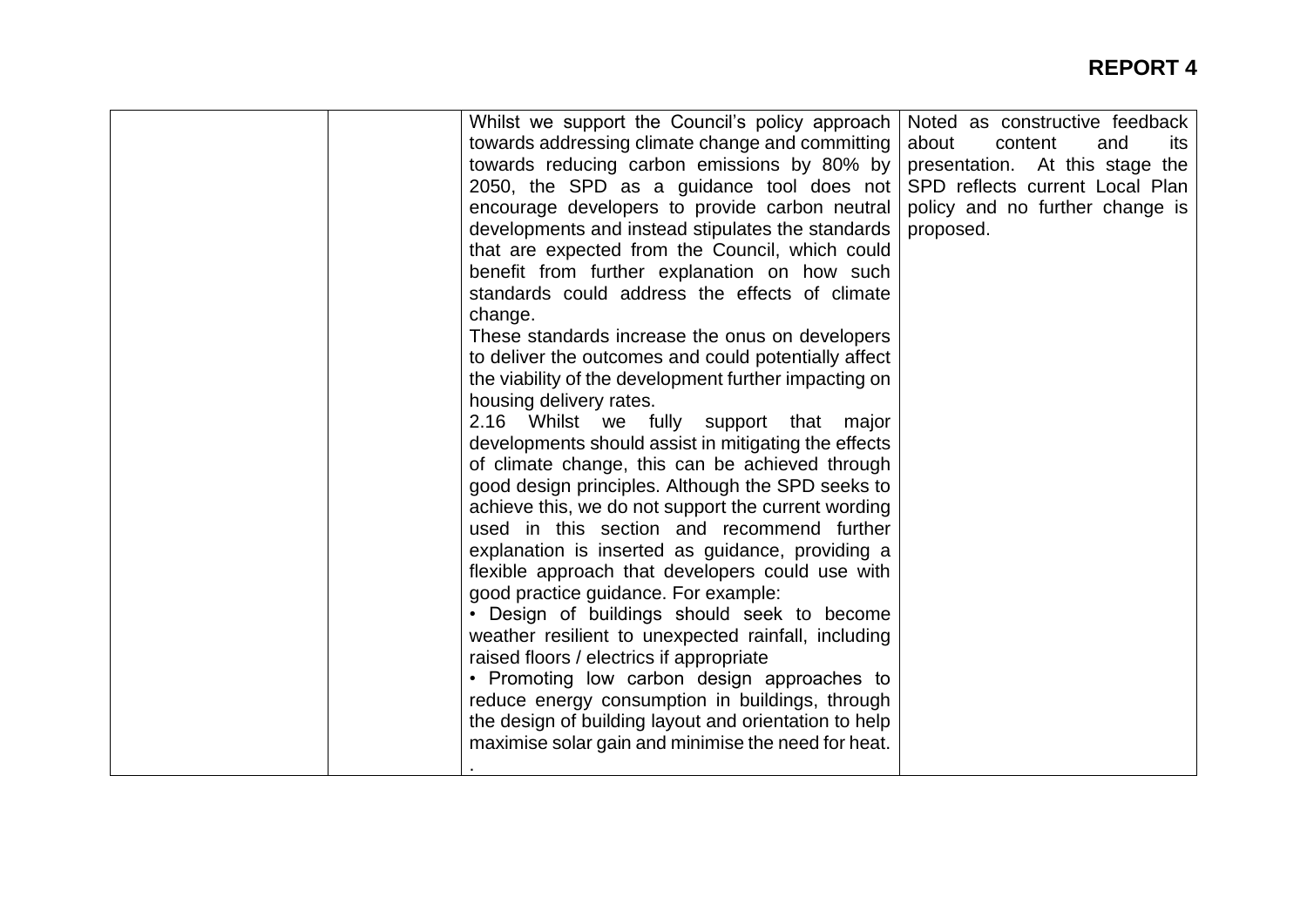|                                                                    | Environment<br>Agency | Q8 - The Environment Agency welcomes the<br>advice provided in section 8.                                                                                                                                                                                                                                                                                                                                                                                                                                                                                  | Noted with thanks.                                                                                                                                                   |
|--------------------------------------------------------------------|-----------------------|------------------------------------------------------------------------------------------------------------------------------------------------------------------------------------------------------------------------------------------------------------------------------------------------------------------------------------------------------------------------------------------------------------------------------------------------------------------------------------------------------------------------------------------------------------|----------------------------------------------------------------------------------------------------------------------------------------------------------------------|
| Conversion<br><b>of</b><br>9<br>redundant and disused<br>buildings | Mr Rook               | In general the guidance on conversion of rural   Noted with thanks.<br>buildings seems well conceived and thought<br>through. However, the guidance must be flexibility<br>for Planning Officers to sanction "Modern Living"<br>requirements needed in any such redevelopments<br>as individual case studies might show. Thus, for<br>instance, fenestration a road-side aspect of a barn<br>conversion may benefit modern living if it allows<br>roof-space use, or individual wide-aspect glass from<br>certain quarters serves to enhance the enjoyment | The SPD is guidance as opposed<br>to rules                                                                                                                           |
|                                                                    |                       | of far-reaching views. The ship should not be sunk<br>on the rocks of planning guidance shackles.                                                                                                                                                                                                                                                                                                                                                                                                                                                          |                                                                                                                                                                      |
|                                                                    | Mr Hill               | para 9.39<br>Permission for conversion of existing building<br>should take account of the<br>location and<br>surroundings and any impact that the change of use<br>may have. on neighbours. A change of use of a<br>building may have safety and amenity issues that<br>were not a problem in the original purpose, equally<br>there may be an impact on a neighbouring property<br>or business. Consultation with neighbours should<br>be mandatory and permission refused until this has<br>taken place.                                                 | Noted.<br><b>These</b><br>issues<br>are<br>considered at planning application<br>stage and covered by Local Plan<br>policy GD8. The SPD cannot add<br>to the policy. |
|                                                                    | Mr Major              | Where derelict or semi derelict buildings have stood<br>empty for say a 3 year period and the owner has<br>failed to do anything useful with that building then it<br>should be subject to compulsory purchase and<br>redeveloped even if it means removing a building<br>that has listed status. There's no point in persisting                                                                                                                                                                                                                           | This suggestion is to<br>Noted.<br>introduce new legislation which<br>the SPD cannot do.                                                                             |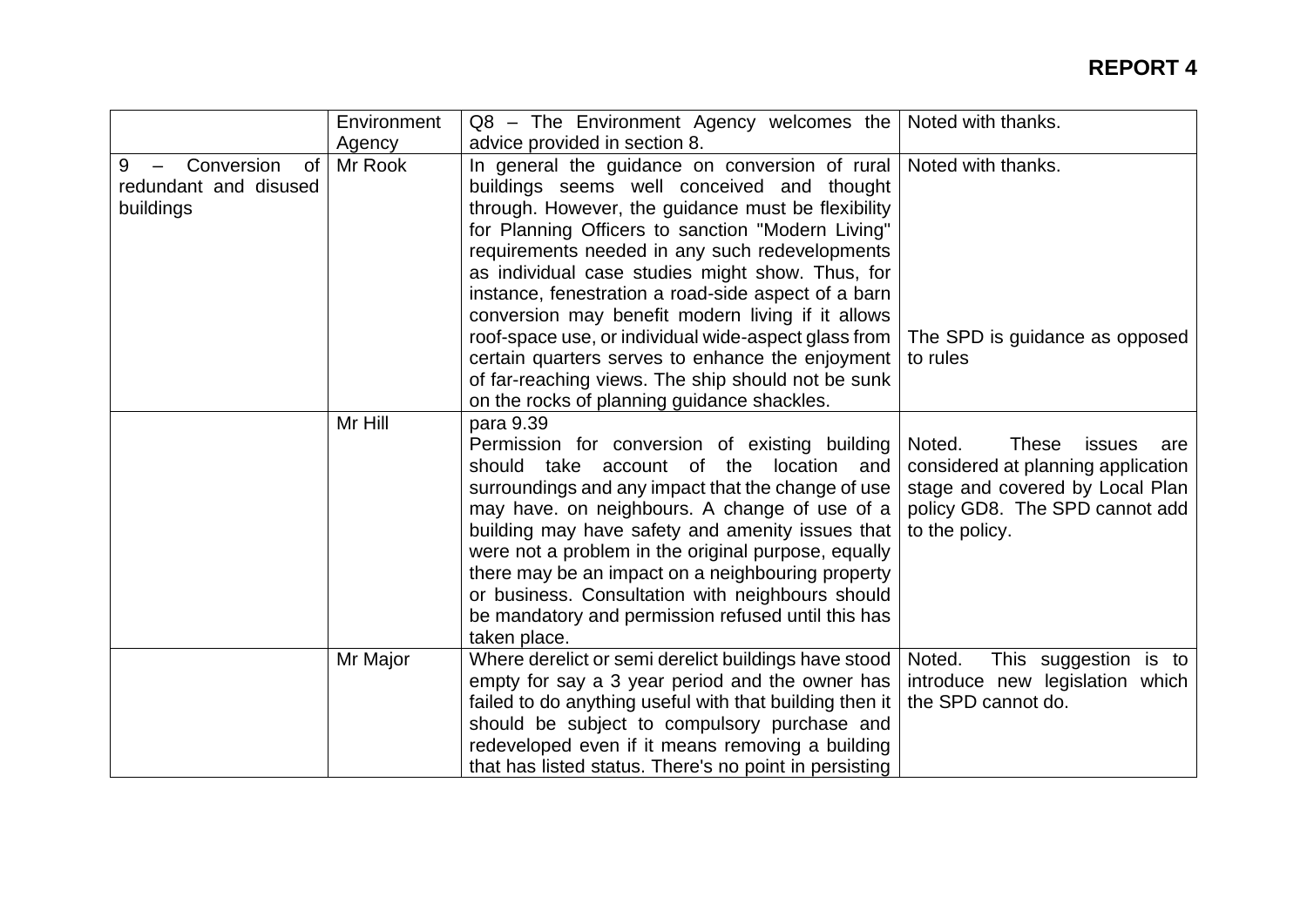|                                       |                     | with requiring a building to remain unchanged if it's<br>falling down or has no useful purpose                                                                                                                                                                                                                                                                                                            |                                             |
|---------------------------------------|---------------------|-----------------------------------------------------------------------------------------------------------------------------------------------------------------------------------------------------------------------------------------------------------------------------------------------------------------------------------------------------------------------------------------------------------|---------------------------------------------|
|                                       | Scraptoft<br>Parish | 9.5 Though this paragraph is very good, there still<br>appears<br>to be a considerable number of houses being<br>and completely rebuilt within the<br>demolished<br>district, due to loopholes that allow developers to<br>circumvent the legislation.                                                                                                                                                    | Noted with thanks. No change to<br>the SPD. |
|                                       | Mr Booker           | The tone of the proposed policy is to suffocate the<br>re-purposing of redundant<br>buildings<br>with<br>sentimental aspirations which do nothing to<br>optimise the building for its new function.                                                                                                                                                                                                       | Noted. No change to the SPD.                |
| $10 -$ Landscaping and<br>development | Mr Rook             | Landscaping has often become the Cinderella of<br>applications. Interim policing of final<br>planning<br>landscaping requirements, a deposit in kind or cash,<br>together with a time constraint for completion and<br>handover, must be more rigorously applied by the<br>LPA. Too often proper landscaping has been lost<br>in translation due to the impracticality of<br>enforcement late in the day. | Noted. No change to the SPD.                |
|                                       | <b>Severn Trent</b> | 10.05 should also include a bullet point to highlight<br>the benefits that good landscaping incorporating<br>SuDS can also assist with Flood Risk                                                                                                                                                                                                                                                         | This has been added to the SPD.             |
|                                       |                     | 10.13 Amend Green Infrastructure to - Green Blue<br>Infrastructure to highlight the need for consideration<br>of water through the natural environment, helping to<br>deliver sustainability,<br>flood<br>resilience<br>and<br>biodiversity.                                                                                                                                                              | This has been added to the SPD.             |
|                                       |                     | 10.47 There is an opportunity to highlight additional<br>benefits form flood risk mitigation that could be                                                                                                                                                                                                                                                                                                | This has been added to the SPD.             |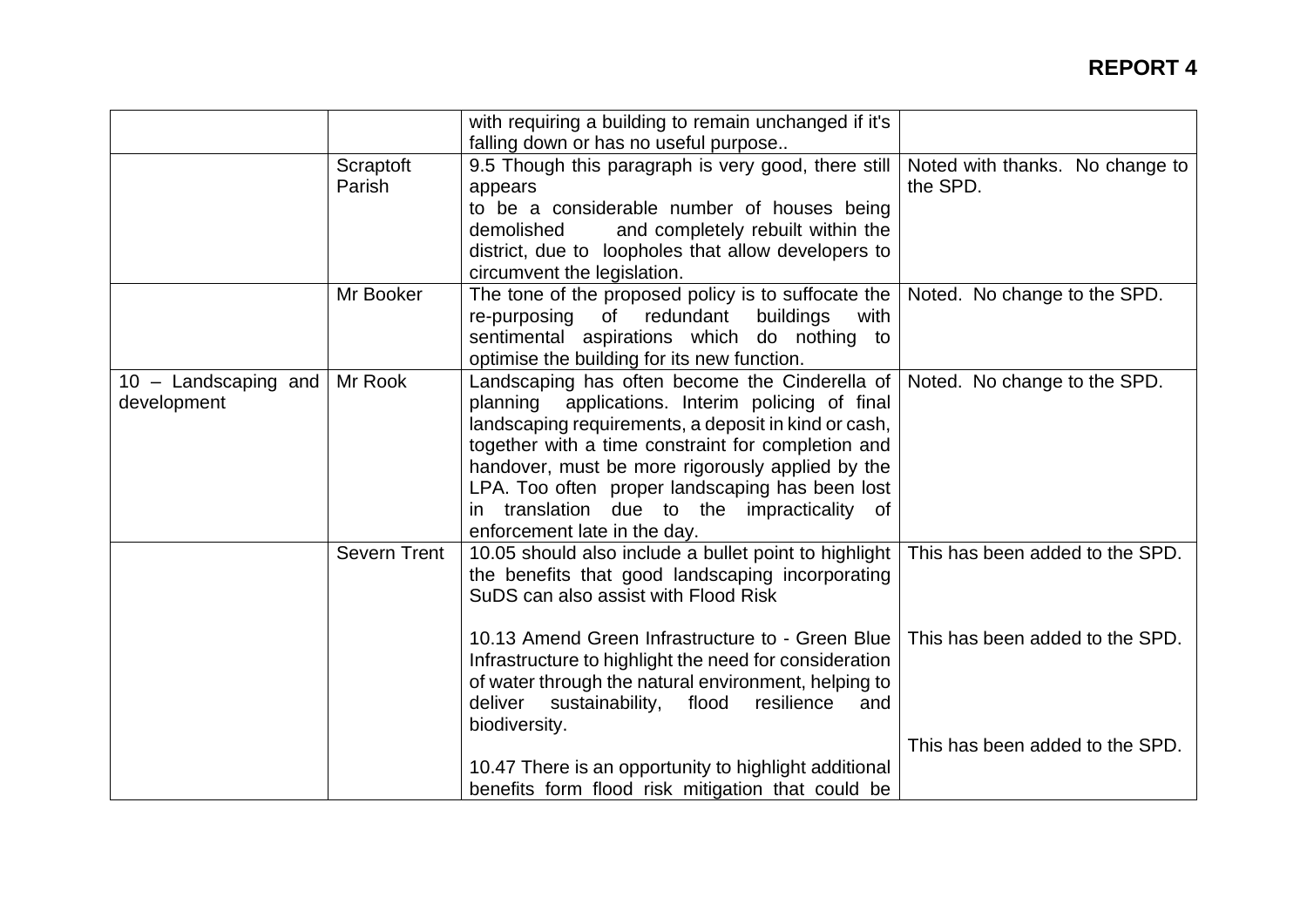|                                     | created through the use of tree pits to attenuate<br>surface water, if undertaken correctly this approach<br>can help the new trees to flourish and mitigate some<br>flood risk.                                                                                                                                                                                                                                                                                                                                               |                                                                                                                                                                                                                      |
|-------------------------------------|--------------------------------------------------------------------------------------------------------------------------------------------------------------------------------------------------------------------------------------------------------------------------------------------------------------------------------------------------------------------------------------------------------------------------------------------------------------------------------------------------------------------------------|----------------------------------------------------------------------------------------------------------------------------------------------------------------------------------------------------------------------|
| Sport<br>England                    | para 10.18 The provision of formal sports facilities<br>on development requires detailed assessment and<br>an increased level of future maintenance. For<br>example the installation of a new cricket facility with<br>a public area or adjacent to sensitive land uses may<br>involve the need for a ball strike risk assessment.                                                                                                                                                                                             | This has been added to the SPD.                                                                                                                                                                                      |
| Scraptoft<br>Parish<br>Council      | 10.24 Trees and shrubs should be planted in the<br>season and may require water in<br>correct<br>dry conditions over their<br>first year after<br>planting, which is not consistently adhered too.                                                                                                                                                                                                                                                                                                                             | This has been added to the SPD.                                                                                                                                                                                      |
| Leicestershire<br>County<br>Council | Section 10 (Landscaping and development) would<br>benefit from consideration to the creative use of<br>water and Sustainable Drainage Systems (SUDS).<br>Within Paragraphs $10.7 - 10.9$ , it recommended<br>that reference is made to the requirement for<br>biodiversity net gain and the design of green<br>spaces.<br>Paragraph 10.16 should include the following text<br>(highlighted in bold) - "Where practical, existing<br>features should be retained, protected, and<br>incorporated into the layout of the site." | Sustainable Drainage references<br>have been added to the SPD.<br>Biodiversity net gain is not a<br>current<br>Local<br>Plan<br>policy<br>requirement. No change to SPD.<br>This text is now included in the<br>SPD. |
|                                     | Within Paragraphs 10.19 - 10.22 it would be<br>beneficial to mention that where tree planting is<br>such a fundamental part of the proposed street<br>scene, consideration should be given to increasing<br>the verge widths or setting back the building line in<br>order that sufficient space is available to plant large<br>growing native trees through the development.                                                                                                                                                  | The importance of street trees is<br>referenced at paragraph 10.20 of<br>the SPD. More detail would be<br>overly prescriptive.                                                                                       |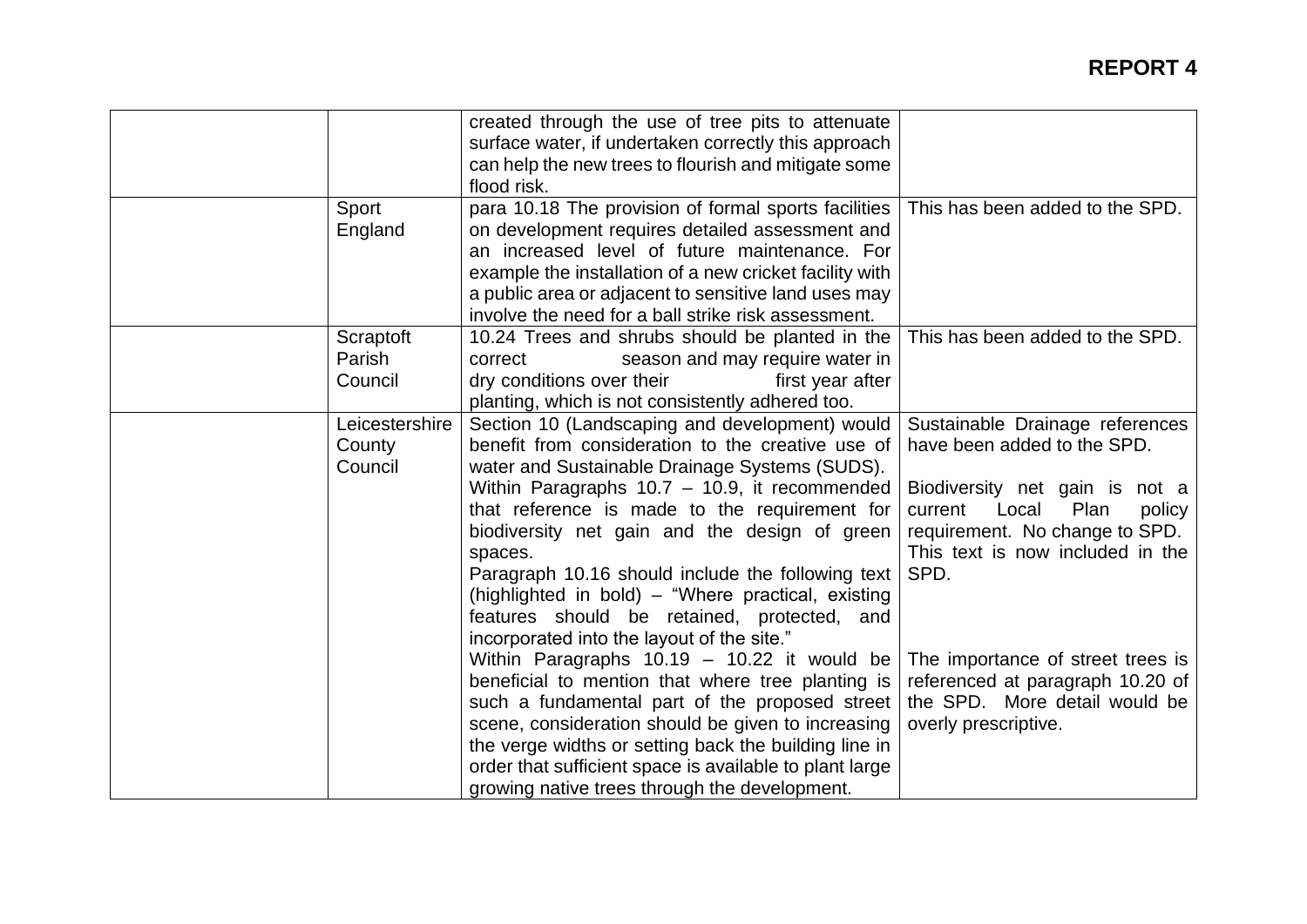|                                     | Within Paragraph 10.24 it is recommended that an<br>additional bullet point is added stating:<br>"Damage caused by failure to remove tree and  <br>shrub shelters - Trees and shrubs can be easily<br>damaged by shelters left on for too long after plant<br>establishment. Provision needs to be made for the<br>removal of tree and shrub shelters at the<br>appropriate time (unless biodegradable)".                                                                                                                                                                                                                                                                                                                                                                                                                                                                                                                                                                                                                                                                                                                                         | This has been added to the SPD.                                                                                                                                                                                                                                       |
|-------------------------------------|---------------------------------------------------------------------------------------------------------------------------------------------------------------------------------------------------------------------------------------------------------------------------------------------------------------------------------------------------------------------------------------------------------------------------------------------------------------------------------------------------------------------------------------------------------------------------------------------------------------------------------------------------------------------------------------------------------------------------------------------------------------------------------------------------------------------------------------------------------------------------------------------------------------------------------------------------------------------------------------------------------------------------------------------------------------------------------------------------------------------------------------------------|-----------------------------------------------------------------------------------------------------------------------------------------------------------------------------------------------------------------------------------------------------------------------|
| Leicestershire<br>County<br>Council | Paragraph 10.20 currently states "Street trees<br>should be included as part of the landscape design<br>for all developments. This is not a statement that<br>LCC can support (unless it is suggesting that these<br>trees will not form part of the public highway).<br>Incorporating landscaping within the adoptable<br>public highway require certain street design<br>characteristics which will not be achievable within<br>all development sites. Equally, the planting and<br>ongoing maintenance of trees as part of the delivery<br>adoptable development roads is often<br>of<br>problematic, with the end product falling a long way<br>short of the intended quality and vision proposed for<br>approval in the planning arena. Any street trees<br>proposed in the highway will require the developer<br>to contribute towards the future maintenance of<br>them via the commuted sum process under the<br>legal agreements to adopt under Section 38 of the<br>Highways Act 1980. In addition, where the<br>document refers to planting in the highway, there<br>should be reference to the need to maintain visibility<br>splays. | Street trees have since<br>Noted.<br>these<br>comments<br>become<br>specifically introduced<br>to the<br>NPPF (July 2021). Paragraph 131<br>states that planning policies and<br>decisions should ensure that new<br>streets are tree-lined. No change<br>to the SPD. |
| <b>Boyer</b><br>Planning            | Q6.Landscape and Development                                                                                                                                                                                                                                                                                                                                                                                                                                                                                                                                                                                                                                                                                                                                                                                                                                                                                                                                                                                                                                                                                                                      | Noted with thanks.                                                                                                                                                                                                                                                    |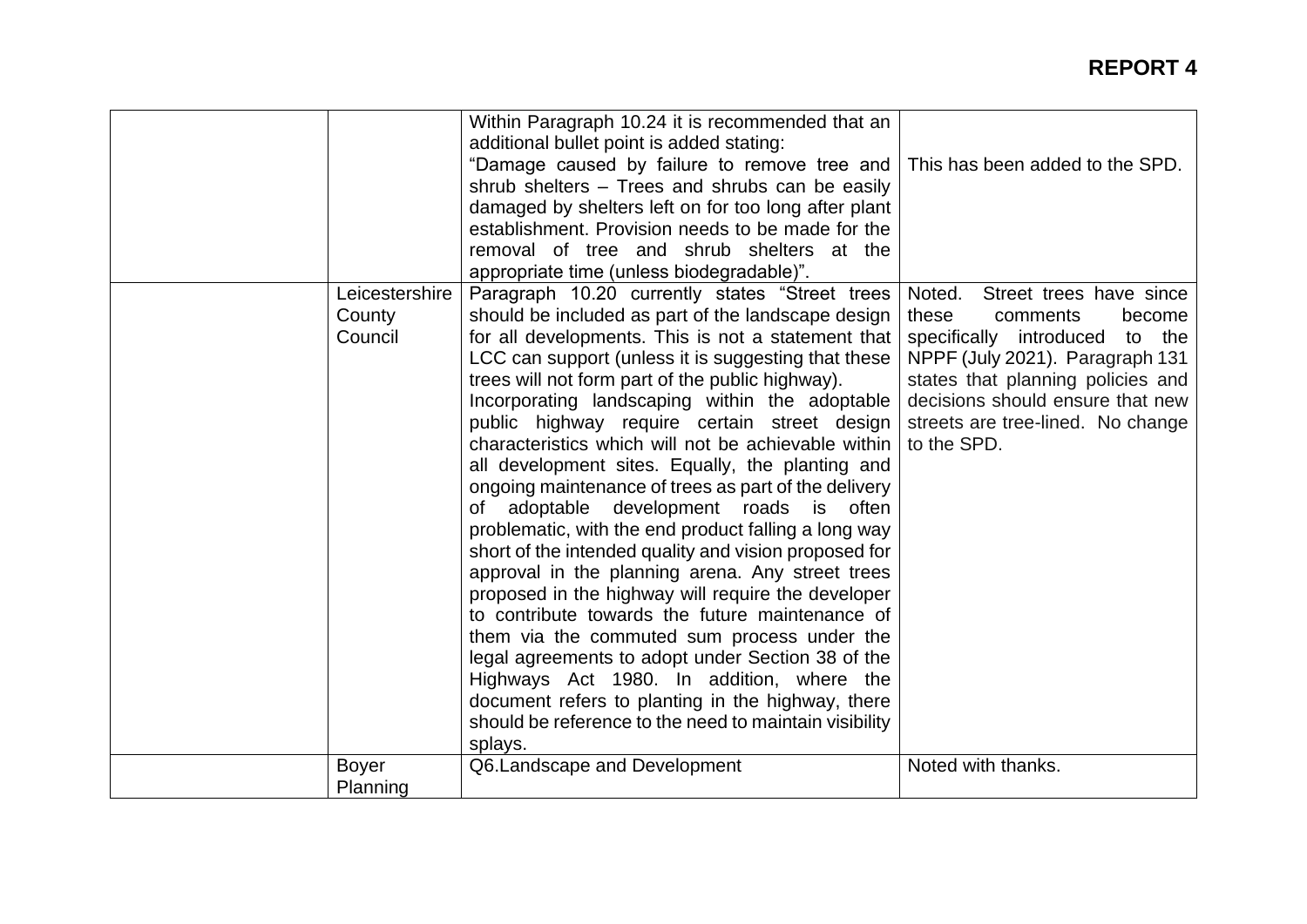|                       | 2.18 We support the detailed guidance in this                                                                                                                                                                                                                                                                                                                                                                                                                                                                                                                                                                                                                                                                                                                                                                                                                                                                                             |                                                                                                                                                                                |
|-----------------------|-------------------------------------------------------------------------------------------------------------------------------------------------------------------------------------------------------------------------------------------------------------------------------------------------------------------------------------------------------------------------------------------------------------------------------------------------------------------------------------------------------------------------------------------------------------------------------------------------------------------------------------------------------------------------------------------------------------------------------------------------------------------------------------------------------------------------------------------------------------------------------------------------------------------------------------------|--------------------------------------------------------------------------------------------------------------------------------------------------------------------------------|
|                       | section.                                                                                                                                                                                                                                                                                                                                                                                                                                                                                                                                                                                                                                                                                                                                                                                                                                                                                                                                  |                                                                                                                                                                                |
| Environment<br>Agency | Q10 - Paragraph 3. The draft Environment Bill<br>makes clear that new development must<br>incorporate biodiversity net gain (bng). Developers<br>should be advised of this requirement at the earliest<br>stage of the planning process through appropriate<br>planning quidance and this includes the<br>Development Management SPD. We therefore<br>consider that the following changes should be made<br>to heading 3. and the wording of subsection 10.16:<br>"3. Are existing site features protected, enhanced<br>and extended within the proposed layout of the<br>development?"<br>"Where practical, existing features should be<br>retained and incorporated into the layout of the site.<br>Biodiversity net gain should also be provided as part<br>of the development proposals."<br>"Does the site have existing ecological value or<br>certain habitats which need to be protected,<br>enhanced and extended as part of the | Noted. The Environment Bill is yet<br>to become legislation. If it does as<br>described here it will be for Local<br>Plan policy to make changes as<br>the SPD cannot do that. |
|                       | development?"                                                                                                                                                                                                                                                                                                                                                                                                                                                                                                                                                                                                                                                                                                                                                                                                                                                                                                                             |                                                                                                                                                                                |
| Mr Booker             | The key phrase is "Harborough District Council is  <br>committed to maintaining and improving the<br>District's shopping streets and centres", which is to<br>completely ignore the fact that the District has too<br>many shops as needs a policy for re-purposing it's<br>excess shops and commercial property to maintain<br>it's rateable income, and vibrant purpose. Planning<br>should facilitate change not stymie it. Shopping and<br>distribution have changed and continue to evolve,                                                                                                                                                                                                                                                                                                                                                                                                                                          | Noted. No change to the SPD.                                                                                                                                                   |